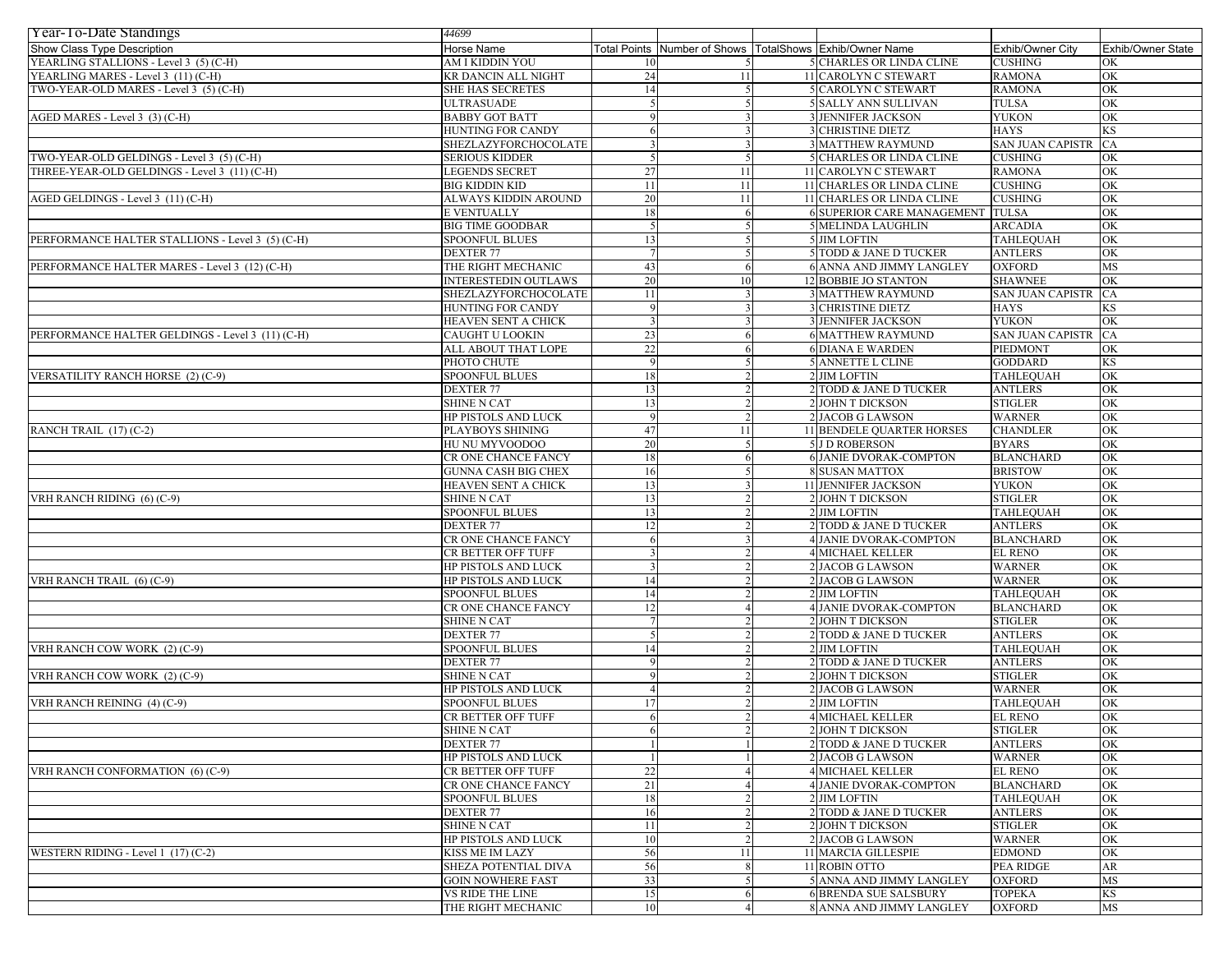|                                                                                             | <b>IMA MR COOL PACKAGE</b>                  | $\mathbf Q$         |    | 3 ROBERTA JAYE                                                   | <b>LINDSBORG</b>                 | KS        |
|---------------------------------------------------------------------------------------------|---------------------------------------------|---------------------|----|------------------------------------------------------------------|----------------------------------|-----------|
|                                                                                             | VS BETTIN ON RED                            |                     |    | <b>5 SUPERIOR CARE MANAGEMENT TULSA</b>                          |                                  | OK        |
| JUNIOR TRAIL - Level 1 (6) (C-2)                                                            | THE TOOL MAN                                | 32                  |    | <b>6 BOBBIE JO STANTON</b>                                       | <b>SHAWNEE</b>                   | OK        |
| SENIOR TRAIL - Level 1 (9) (C-2)                                                            | TOO LAZY TO PAY                             | 46                  |    | 12 RUSSELL KEITH MUELLER                                         | <b>MULHALL</b>                   | OK        |
|                                                                                             | IONLYDAZZLEFORMONEY                         | 31                  |    | 15 SUPERIOR CARE MANAGEMENT TULSA                                |                                  | OK        |
|                                                                                             | SHEZLAZYFORCHOCOLATE                        | 23                  |    | <b>6 MATTHEW RAYMUND</b>                                         | <b>SAN JUAN CAPISTR</b>          | <b>CA</b> |
|                                                                                             | IMA MR COOL PACKAGE                         | 22                  |    | 12 ROBERTA JAYE                                                  | <b>LINDSBORG</b>                 | KS        |
|                                                                                             | LOOK AT HIM STRUT                           | 17                  |    | 14 LINDA J HERRICK                                               | WHITESBORO                       | TX        |
|                                                                                             | IMA HOT IMPULSE                             |                     |    | <b>3 ALISON MUZYKA</b>                                           | <b>PIEDMONT</b>                  | OK        |
|                                                                                             | HES NOT JUSTA RUMOR                         |                     |    | <b>5 VICTORIA CORBIN</b>                                         | <b>EDMOND</b>                    | OK        |
| WESTERN PLEASURE - Level 1 (14) (C-5)                                                       | <b>CLASSIC POTENTIAL</b>                    | 30                  | 11 | <b>11 JOHN PAWELEK</b>                                           | LOVINGTON                        | <b>NM</b> |
|                                                                                             | LOOK AT HIM STRUT                           | 25                  |    | <b>6 LINDA J HERRICK</b>                                         | WHITESBORO                       | TX        |
|                                                                                             | MYLITTLEREDCORVETTE                         |                     |    | <b>6 TONI HUGHES</b>                                             | <b>BOSWELL</b>                   | OK        |
|                                                                                             | SHEZLAZYFORCHOCOLATE                        |                     |    | <b>6 MATTHEW RAYMUND</b>                                         | <b>SAN JUAN CAPISTR</b>          | <b>CA</b> |
|                                                                                             | THE TOOL MAN                                |                     |    | <b>3 BOBBIE JO STANTON</b>                                       | <b>SHAWNEE</b>                   | OK        |
| RANCH RIDING - Level $1(16)(C-5)$                                                           | PLAYBOYS SHINING                            | 45                  |    | <b>9 BENDELE QUARTER HORSES</b>                                  | <b>CHANDLER</b>                  | OK        |
|                                                                                             | HEAVEN SENT A CHICK                         | 31                  |    | <b>11 JENNIFER JACKSON</b>                                       | <b>YUKON</b>                     | OK        |
|                                                                                             | TOMCOLLINS                                  | 31                  |    | 9 J D ROBERSON                                                   | <b>BYARS</b>                     | OK        |
|                                                                                             | TO MUCH DRAMA                               | 21                  |    | <b>8 WALTER HULSE</b>                                            | <b>TULSA</b>                     | OK        |
|                                                                                             | PW BLU BOON                                 | 15                  |    | <b>5 JANIE DVORAK-COMPTON</b>                                    | <b>BLANCHARD</b>                 | OK        |
|                                                                                             | CR BETTER OFF TUFF                          |                     |    | <b>6 MICHAEL KELLER</b>                                          | <b>EL RENO</b>                   | OK        |
| HUNTER UNDER SADDLE - Level 1 (13) (C-5)                                                    | PHOTO CHUTE                                 | 18                  |    | 9 ANNETTE L CLINE                                                | <b>GODDARD</b>                   | KS        |
|                                                                                             | ALL ABOUT THAT LOPE                         | 15                  |    | <b>6 DIANA E WARDEN</b>                                          | PIEDMONT                         | OK        |
|                                                                                             | HUNTING FOR CANDY                           |                     |    | <b>3 CHRISTINE DIETZ</b>                                         | <b>HAYS</b>                      | KS        |
|                                                                                             | THE TOOL MAN                                |                     |    | <b>3 BOBBIE JO STANTON</b>                                       | <b>SHAWNEE</b>                   | OK        |
| JUNIOR TRAIL - Level 2 (3) (C-2)<br>JUNIOR WORKING COW HORSE - Level 3 (6) (C-2)            | PRETTY LITTLE LOPER<br>LCR CRAZYXGIRLFRIEND | 21<br>11            |    | <b>6 TONI HUGHES</b><br><b>6 JODELL B JOHNSTON</b>               | <b>BOSWELL</b><br><b>CHICO</b>   | OK        |
|                                                                                             |                                             |                     |    | <b>6 KARISSA ROCHELLE FRONK</b>                                  |                                  | CA        |
|                                                                                             | SMOOTH CATASTROPHY                          | 10<br>$\mathcal{D}$ |    |                                                                  | <b>BOTHELL</b><br><b>BOTHELL</b> | WA<br>WA  |
| SENIOR WORKING COW HORSE - Level 3 (2) (C-2)<br>SENIOR TIE-DOWN ROPING - Level 3 (12) (C-6) | LIDOS MISS DUAL PLAY<br>EJB MARIE LAVEAU    | 26                  |    | <b>6 KARISSA ROCHELLE FRONK</b><br><b>6 JAMES RANDALL BARTON</b> | <b>BLUFF DALE</b>                | TX        |
|                                                                                             | TWISTERS ENOLA REY                          | 20                  |    | <b>6 SYDNEY FREEMAN</b>                                          | <b>BROKEN ARROW</b>              | OK        |
|                                                                                             | SLIDERS HEATWAVE                            | 15                  |    | <b>3 BENDELE QUARTER HORSES</b>                                  | <b>CHANDLER</b>                  | OK        |
|                                                                                             | <b>DUN SPOOKED FRIDEE</b>                   |                     |    | <b>6 NICHOLE A INGRAM</b>                                        | <b>SANTO</b>                     | <b>TX</b> |
|                                                                                             | SEVEN S LITTLE CAT                          |                     |    | <b>3 MONTE FREEMAN</b>                                           | <b>TULSA</b>                     | OK        |
|                                                                                             | SHESA ROYAL CAT                             |                     |    | 12 JACK BOGART                                                   | OOLOGAH                          | OK        |
| JUNIOR DALLY TEAM ROPING-HEADING - Level 3 (7) (C-6)                                        | <b>SPOONFUL BLUES</b>                       | 36                  |    | 12 JIM LOFTIN                                                    | <b>TAHLEQUAH</b>                 | OK        |
|                                                                                             | PROBABLY A METALLIC                         | 28                  |    | <b>6 JACK BOGART</b>                                             | OOLOGAH                          | OK        |
| SENIOR DALLY TEAM ROPING-HEADING - Level 3 (6) (C-6)                                        | MI MEGA CASH                                | 32                  |    | <b>6 HOBY OR ANITA HORN</b>                                      | <b>MOORE</b>                     | OK        |
|                                                                                             | LEOS SILVER SHINE                           | 30                  |    | 12 6V LIVESTOCK LLC                                              | <b>ADAIR</b>                     | OK        |
|                                                                                             | SHESA ROYAL CAT                             | -6                  |    | <b>6 JACK BOGART</b>                                             | OOLOGAH                          | OK        |
|                                                                                             | TWO EYED METERMAN                           | -6                  |    | <b>6 JACK BOGART</b>                                             | OOLOGAH                          | OK        |
| JUNIOR DALLY TEAM ROPING-HEELING - Level 3 (11) (C-6)                                       | ITS PROBABLY TIME                           | 36                  |    | <b>12 JACK BOGART</b>                                            | OOLOGAH                          | OK        |
|                                                                                             | WOODEN IT BE TIME                           | 27                  |    | <b>12 JACK BOGART</b>                                            | OOLOGAH                          | OK        |
|                                                                                             | METALLIC BRAVE HEART                        | 25                  |    | <b>6 JACK BOGART</b>                                             | OOLOGAH                          | OK        |
|                                                                                             | SLICK SHREK PEP                             | 20                  |    | <b>6 JACK BOGART</b>                                             | OOLOGAH                          | OK        |
|                                                                                             | <b>SPOONFUL BLUES</b>                       |                     |    | 12 JIM LOFTIN                                                    | <b>TAHLEQUAH</b>                 | OK        |
| SENIOR DALLY TEAM ROPING-HEELING - Level 3 (10) (C-6)                                       | TITOS SPECIAL NITE                          | 33                  |    | 9 HOBY OR ANITA HORN                                             | <b>MOORE</b>                     | OK        |
|                                                                                             | TWO EYED METERMAN                           | 28                  |    | <b>6 JACK BOGART</b>                                             | OOLOGAH                          | OK        |
|                                                                                             | TWISTERS ENOLA REY                          | 24                  |    | <b>6 SYDNEY FREEMAN</b>                                          | <b>BROKEN ARROW</b>              | OK        |
|                                                                                             | MI MEGA CASH                                | 23                  |    | <b>6 HOBY OR ANITA HORN</b>                                      | <b>MOORE</b>                     | OK        |
|                                                                                             | LEOS SILVER SHINE                           |                     |    | 12 6V LIVESTOCK LLC                                              | <b>ADAIR</b>                     | OK        |
|                                                                                             | SHESA ROYAL CAT                             |                     |    | 12 JACK BOGART                                                   | OOLOGAH                          | ЮK        |
| JUNIOR BARREL RACING - Level 3 (5) (C-3)                                                    | FEIN 1                                      | 23                  |    | <b>6 LAVERNE P FEIN</b>                                          | <b>PRAGUE</b>                    | OK        |
|                                                                                             | FIREWATER GAL                               |                     |    | 2 MARK OR BOBBI WARD                                             | <b>WILBURTON</b>                 | OK        |
|                                                                                             | <b>GUTHRIES ROYAL</b>                       |                     |    | <b>4 KARISSA ROCHELLE FRONK</b>                                  | <b>BOTHELL</b>                   | WA        |
| SENIOR BARREL RACING - Level 3 (5) (C-3)                                                    | THIS BULLY RAPS                             | 17                  |    | <b>5 LAVERNE P FEIN</b>                                          | <b>PRAGUE</b>                    | <b>OK</b> |
|                                                                                             | CHASIN SEATTLE SLEW                         |                     |    | 1 SISSIE WHERRELL                                                | <b>BLANCHARD</b>                 | OK        |
| JUNIOR REINING - Level 3 (6) (C-2)                                                          | FLASHY VEGAS LIGHTS                         | 25                  |    | 17 SHERRI L KEYS                                                 | <b>PUEBLO</b>                    | CO        |
| SENIOR REINING - Level 3 (17) (C-2)                                                         | <b>SMARTLY LOADED GUN</b>                   | 64                  | 11 | <b>17 LINDSEY R WEDLAKE</b>                                      | <b>COLLINSVILLE</b>              | OK        |
|                                                                                             | COFFEE WHIZ IT                              | 24                  |    | <b>3 ANNA ELIZABETH WOOLSEY</b>                                  | <b>SKIATOOK</b>                  | OK        |
|                                                                                             | <b>SPIN THIS MISTER</b>                     | 16                  |    | 9 JENNIFER HARSHBARGER                                           | <b>AMARILLO</b>                  | <b>TX</b> |
|                                                                                             | THE RIO THING                               | 12                  |    | <b>6 JENNIFER HARSHBARGER</b>                                    | <b>AMARILLO</b>                  | TX        |
|                                                                                             | CHICS WANT MY NUMBER                        | 11                  |    | 8 JODELL B JOHNSTON                                              | CHICO                            | CA        |
| SENIOR WESTERN RIDING - Level 3 (11) (C-2)                                                  | SHEZA POTENTIAL DIVA                        | 32                  |    | 5 ROBIN OTTO                                                     | <b>PEA RIDGE</b>                 | AR        |
|                                                                                             | CAUGHT U LOOKIN                             | -6                  |    | <b>6 MATTHEW RAYMUND</b>                                         | SAN JUAN CAPISTR CA              |           |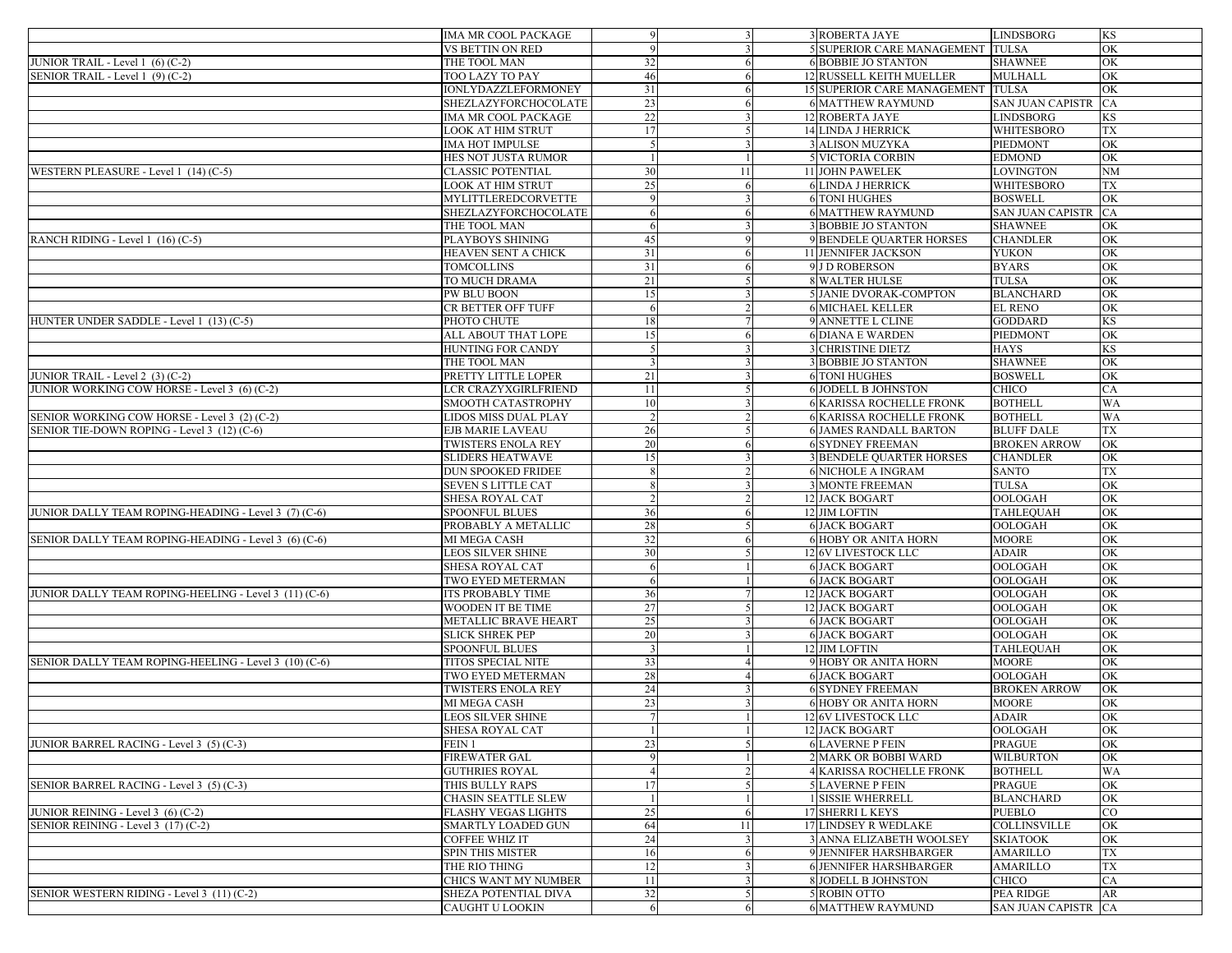| JUNIOR TRAIL - Level 3 (3) (C-2)                         | <b>INTERESTEDIN OUTLAWS</b> | $\mathbf Q$           |    | <b>3 BOBBIE JO STANTON</b>        | <b>SHAWNEE</b>          | OK                     |
|----------------------------------------------------------|-----------------------------|-----------------------|----|-----------------------------------|-------------------------|------------------------|
|                                                          | SHEZA POTENTIAL DIVA        |                       |    | 4 ROBIN OTTO                      | <b>PEA RIDGE</b>        | AR                     |
| SENIOR TRAIL - Level 3 (11) (C-2)                        | CAUGHT U LOOKIN             | 50                    |    | <b>6 MATTHEW RAYMUND</b>          | <b>SAN JUAN CAPISTR</b> | CA                     |
|                                                          | <b>BEST ONE AROUND</b>      | 40                    |    | <b>5 HEATHER VAN HOOSER</b>       | <b>TULSA</b>            | OK                     |
|                                                          | A CERTAIN RED VETTE         | 23                    |    | <b>6 WALTER HULSE</b>             | <b>TULSA</b>            | OK                     |
|                                                          | <b>INTERESTEDIN OUTLAWS</b> | 23                    |    | <b>6 BOBBIE JO STANTON</b>        | <b>SHAWNEE</b>          | OK                     |
|                                                          | IMA MR COOL PACKAGE         | 10                    |    | <b>6 ROBERTA JAYE</b>             | <b>LINDSBORG</b>        | KS                     |
|                                                          | SHEZA POTENTIAL DIVA        |                       |    | <b>6 ROBIN OTTO</b>               | PEA RIDGE               | AR                     |
| JUNIOR WESTERN PLEASURE - Level 3 (11) (C-5)             | VS BETTIN ON RED            | 29                    |    | <b>6 SUPERIOR CARE MANAGEMENT</b> | <b>TULSA</b>            | OK                     |
|                                                          | VENTURE SOUTH               | 13                    |    | <b>5 STACY MUZLJAKOVICH</b>       | PILOT POINT             | <b>TX</b>              |
|                                                          | <b>BABBY GOT BATT</b>       | 11                    |    | <b>3 JENNIFER JACKSON</b>         | <b>YUKON</b>            | OK                     |
|                                                          |                             | 11                    |    | 3 SUPERIOR CARE MANAGEMENT TULSA  |                         | OK                     |
|                                                          | IONLYDAZZLEFORMONEY         |                       |    |                                   |                         |                        |
|                                                          | SHEZA POTENTIAL DIVA        | -6                    |    | 3 ROBIN OTTO                      | <b>PEA RIDGE</b>        | AR                     |
|                                                          | <b>INTERESTEDIN OUTLAWS</b> |                       |    | <b>3 BOBBIE JO STANTON</b>        | <b>SHAWNEE</b>          | OK                     |
| SENIOR WESTERN PLEASURE - Level 3 (17) (C-5)             | WHOOSE ON FIRST             | 49                    | 11 | <b>11 LEANE K CAPPS</b>           | <b>DALLAS</b>           | TX                     |
|                                                          | IONLYDAZZLEFORMONEY         | 20                    |    | <b>6 SUPERIOR CARE MANAGEMENT</b> | <b>TULSA</b>            | OK                     |
|                                                          | ALL ABOUT THAT LOPE         | 11                    |    | <b>6 DIANA E WARDEN</b>           | <b>PIEDMONT</b>         | OK                     |
|                                                          | CAUGHT U LOOKIN             |                       |    | <b>6 MATTHEW RAYMUND</b>          | <b>SAN JUAN CAPISTR</b> | CA                     |
|                                                          | BABBY GOT BATT              | -6                    |    | <b>3 JENNIFER JACKSON</b>         | <b>YUKON</b>            | OK                     |
| JUNIOR RANCH RIDING - Level 3 (4) (C-5)                  | <b>DEXTER 77</b>            | 14                    |    | 2 TODD & JANE D TUCKER            | <b>ANTLERS</b>          | OK                     |
|                                                          | SPOONFUL BLUES              | 14                    |    | 2 JIM LOFTIN                      | <b>TAHLEQUAH</b>        | OK                     |
|                                                          | CR BETTER OFF TUFF          |                       |    | <b>7 MICHAEL KELLER</b>           | <b>EL RENO</b>          | OK                     |
| SENIOR RANCH RIDING - Level 3 (13) (C-5)                 | PW BLU BOON                 | 21                    |    | 5 JANIE DVORAK-COMPTON            | <b>BLANCHARD</b>        | OK                     |
|                                                          | SHINE N CAT                 | 15                    |    | 2 JOHN T DICKSON                  | <b>STIGLER</b>          | OK                     |
|                                                          | HU NU MYVOODOO              | 13                    |    | 5 J D ROBERSON                    | <b>BYARS</b>            | OK                     |
|                                                          | <b>HP PISTOLS AND LUCK</b>  |                       |    | 2 JACOB G LAWSON                  | <b>WARNER</b>           | OK                     |
|                                                          | CR ONE CHANCE FANCY         |                       |    | 12 JANIE DVORAK-COMPTON           | <b>BLANCHARD</b>        | OK                     |
|                                                          | GUNNA CASH BIG CHEX         |                       |    | <b>8 SUSAN MATTOX</b>             | <b>BRISTOW</b>          | OK                     |
| JUNIOR HUNTER UNDER SADDLE - Level 3 (3) (C-5)           | THE TOOL MAN                | $\boldsymbol{\Delta}$ |    | <b>3 BOBBIE JO STANTON</b>        | <b>SHAWNEE</b>          | OK                     |
| SENIOR HUNTER UNDER SADDLE - Level 3 (11) (C-5)          | AL WAYS COUTURE             | 33                    |    | <b>5 DR KIMBERLY M ROARK</b>      | <b>ADA</b>              | OK                     |
|                                                          | ALL ABOUT THAT LOPE         | 27                    |    | <b>6 DIANA E WARDEN</b>           | PIEDMONT                | OK                     |
|                                                          | <b>INTERESTEDIN OUTLAWS</b> | 26                    |    | <b>6 BOBBIE JO STANTON</b>        | <b>SHAWNEE</b>          | OK                     |
|                                                          | LUKES GOOD TO ME            | 11                    |    | <b>3 BARBARA J NEALON</b>         | <b>GAINESVILLE</b>      | TX                     |
|                                                          | LUCKY N THE MOONLITE        |                       |    | <b>3 MITZI BENNETT</b>            | <b>OKLAHOMA CITY</b>    | OK                     |
|                                                          | HES NOT JUSTA RUMOR         |                       |    | <b>3 VICTORIA CORBIN</b>          | <b>EDMOND</b>           | OK                     |
| PLEASURE DRIVING - Level 3 (11) (C-5)                    | ZIP UP MY BLUMERS           | 13                    |    | <b>6 DR KIMBERLY M ROARK</b>      | ADA                     | OK                     |
|                                                          | AL WAYS COUTURE             | 11                    |    | 11 DR KIMBERLY M ROARK            | <b>ADA</b>              | OK                     |
| AMATEUR YEARLING MARES - Level 3 (6) (C-H)               | KR DANCIN ALL NIGHT         | 12                    |    | <b>6 CARA MCMILLIAN-GIBSON</b>    | <b>RAMONA</b>           | OK                     |
| AMATEUR TWO-YEAR-OLD MARES - Level 3 (5) (C-H)           | SHE HAS SECRETES            | 10                    |    | 5 CARA MCMILLIAN-GIBSON           | <b>RAMONA</b>           | OK                     |
|                                                          |                             |                       |    |                                   |                         | OK                     |
|                                                          | ULTRASUADE                  |                       |    | 5 SALLY ANN SULLIVAN              | <b>TULSA</b>            |                        |
| AMATEUR AGED MARES - Level 3 (3) (C-H)                   | BABBY GOT BATT              |                       |    | <b>3 JENNIFER JACKSON</b>         | <b>YUKON</b>            | OK                     |
|                                                          | HUNTING FOR CANDY           | -6                    |    | <b>3 CHRISTINE DIETZ</b>          | <b>HAYS</b>             | <b>KS</b>              |
| AMATEUR THREE-YEAR-OLD GELDINGS - Level 3 (11) (C-H)     | <b>LEGENDS SECRET</b>       | 13                    | 11 | 11 CARA MCMILLIAN-GIBSON          | <b>RAMONA</b>           | OK                     |
| AMATEUR AGED GELDINGS - Level 3 (5) (C-H)                | E VENTUALLY                 | 10                    |    | <b>5 ROBERT JEROME HERMAN</b>     | <b>TULSA</b>            | OK                     |
| AMATEUR PERFORMANCE HALTER MARES - Level 3 (11) (C-H)    | HUNTING FOR CANDY           | 28                    | 8  | <b>8 CHRISTINE DIETZ</b>          | <b>HAYS</b>             | KS.                    |
|                                                          | BABBY GOT BATT              | 18                    |    | <b>3 JENNIFER JACKSON</b>         | <b>YUKON</b>            | OK                     |
|                                                          | TOO LAZY TO PAY             | 15                    |    | <b>6 RUSSELL KEITH MUELLER</b>    | MULHALL                 | OK                     |
|                                                          | SHEZLAZYFORCHOCOLATE        |                       |    | <b>3 MATTHEW RAYMUND</b>          | <b>SAN JUAN CAPISTR</b> | CA                     |
| AMATEUR PERFORMANCE HALTER GELDINGS - Level 3 (11) (C-H) | CAUGHT U LOOKIN             | 26                    |    | <b>6 TRICIA ANNE RAYMUND</b>      | <b>RICHARDSON</b>       | ТX                     |
|                                                          | PHOTO CHUTE                 | 18                    |    | 11 ANNETTE L CLINE                | <b>GODDARD</b>          | KS                     |
|                                                          | <b>ZIPPING HOT SECRET</b>   | 18                    |    | <b>11 DARLENE KAUPKE</b>          | <b>STILLWATER</b>       | OK                     |
|                                                          | LOOK AT HIM STRUT           | 15                    |    | 9 LINDA J HERRICK                 | WHITESBORO              | TX                     |
|                                                          | <b>ALIAS GOODBAR</b>        | -6                    |    | <b>5 STORMY VAUGHN</b>            | <b>EDMOND</b>           | OK                     |
| AMATEUR RANCH TRAIL (7) (C-2)                            | GUNNA CASH BIG CHEX         | 28                    |    | <b>6 SUSAN MATTOX</b>             | <b>BRISTOW</b>          | OK                     |
|                                                          | PLAYBOYS SHINING            | 22                    |    | <b>7 SANDY BENDELE</b>            | <b>CHANDLER</b>         | OK                     |
|                                                          | CHICS WANT MY NUMBER        | 16                    |    | <b>5 JODELL B JOHNSTON</b>        | CHICO                   | CA                     |
|                                                          | ZIPPING HOT SECRET          |                       |    | <b>3 DARLENE KAUPKE</b>           | <b>STILLWATER</b>       | OK                     |
| AMATEUR VRH RANCH RIDING (4) (C-9)                       | <b>GUNNA CASH BIG CHEX</b>  | 18                    |    | <b>4 SUSAN MATTOX</b>             | <b>BRISTOW</b>          | OK                     |
| AMATEUR VRH LIMITED RANCH RIDING (C-9)                   | CHICS WANT MY NUMBER        | 21                    |    | <b>4 JODELL B JOHNSTON</b>        | <b>CHICO</b>            | CA                     |
|                                                          | PLAYBOYS SHINING            |                       |    | <b>4 SANDY BENDELE</b>            | <b>CHANDLER</b>         | $\overline{\text{OK}}$ |
| AMATEUR VRH RANCH TRAIL (5) (C-9)                        | GUNNA CASH BIG CHEX         | 18                    |    | <b>4 SUSAN MATTOX</b>             | <b>BRISTOW</b>          | OK                     |
|                                                          | PLAYBOYS SHINING            |                       |    | <b>1 SANDY BENDELE</b>            | <b>CHANDLER</b>         | $\overline{\text{OK}}$ |
| AMATEUR VRH LIMITED RANCH TRAIL (C-9)                    | PLAYBOYS SHINING            | 12                    |    | <b>4 SANDY BENDELE</b>            | <b>CHANDLER</b>         | OK                     |
|                                                          | ZIPPING HOT SECRET          | 12                    |    | <b>4 DARLENE KAUPKE</b>           | <b>STILLWATER</b>       | $\overline{\text{OK}}$ |
| AMATEUR VRH LIMITED CONFORMATION (C-9)                   | PLAYBOYS SHINING            | $\overline{4}$        |    | 1 SANDY BENDELE                   |                         | OK                     |
|                                                          |                             |                       |    |                                   | <b>CHANDLER</b>         |                        |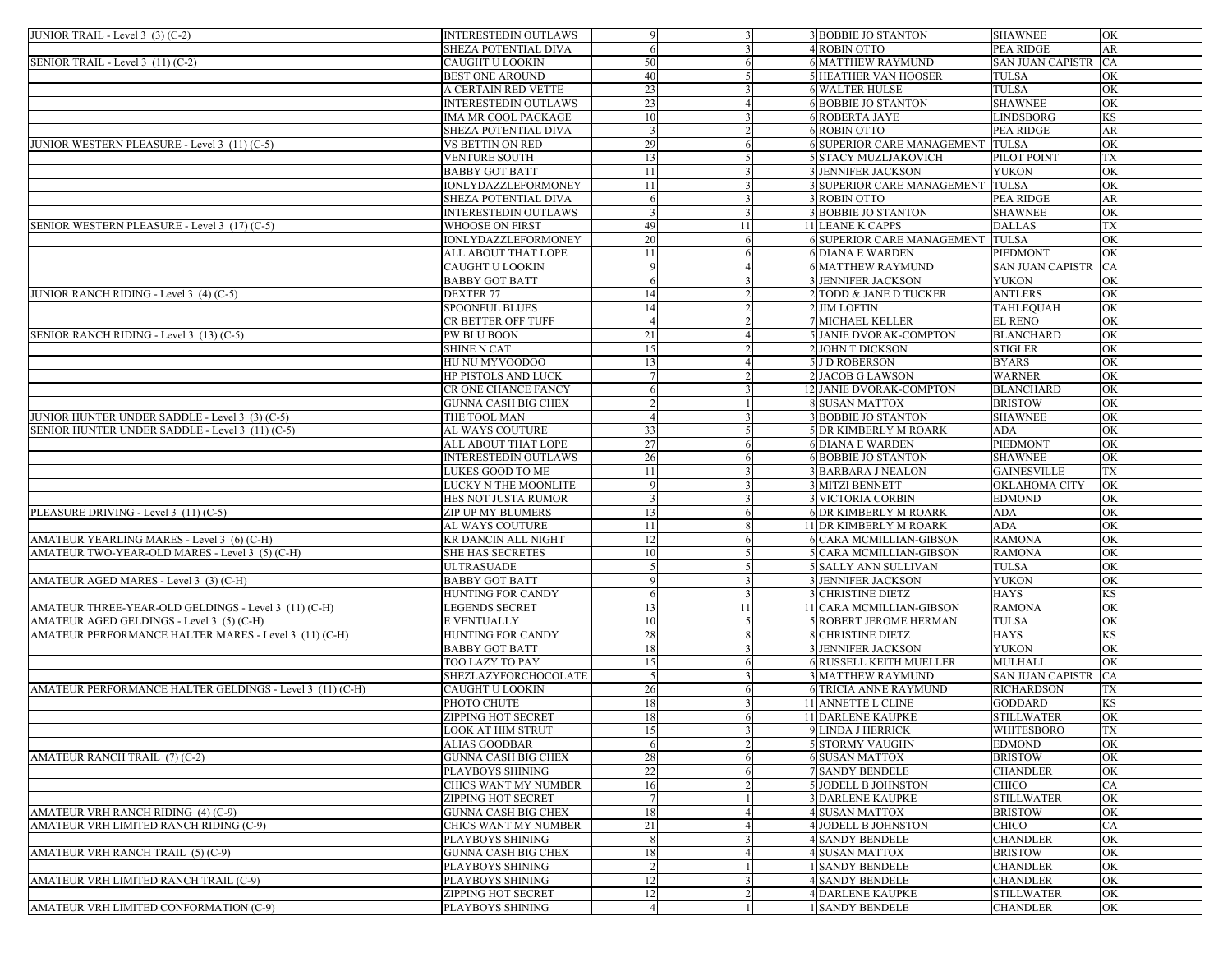| AMATEUR VRH ROOKIE RANCH RIDING (C-9)                      | PLAYBOYS SHINING                 | $\overline{4}$ |    | 1 SANDY BENDELE                 | <b>CHANDLER</b>         | OK        |
|------------------------------------------------------------|----------------------------------|----------------|----|---------------------------------|-------------------------|-----------|
| AMATEUR SHOWMANSHIP AT HALTER - Level 2 (6) (C-7)          | TELL A GOOD TAIL                 | 13             |    | 11 CALLIE MCCARTHY              | <b>OVERBROOK</b>        | OK        |
|                                                            | ALIAS GOODBAR                    |                |    | <b>5 STORMY VAUGHN</b>          | <b>EDMOND</b>           | OK        |
| AMATEUR TRAIL - Level 2 (5) (C-2)                          | BEST ONE AROUND                  | 44             |    | <b>5 HEATHER VAN HOOSER</b>     | TULSA                   | OK        |
| AMATEUR WESTERN HORSEMANSHIP - Level 2 (4) (C-7)           | VS RIDE THE LINE                 | 10             |    | <b>5 LINDSEY SUE YORK</b>       | <b>TOPEKA</b>           | KS        |
|                                                            | ALIAS GOODBAR                    |                |    | <b>5 STORMY VAUGHN</b>          | <b>EDMOND</b>           | OK        |
| AMATEUR SHOWMANSHIP AT HALTER - Level 3 (9) (C-7)          | TOO LAZY TO PAY                  | 44             |    | 15 RUSSELL KEITH MUELLER        | <b>MULHALL</b>          | OK        |
|                                                            | TELL A GOOD TAIL                 | 34             |    | <b>6 CALLIE MCCARTHY</b>        | <b>OVERBROOK</b>        | OK        |
|                                                            | <b>HUNTING FOR CANDY</b>         | 21             |    | <b>6 CHRISTINE DIETZ</b>        | <b>HAYS</b>             | <b>KS</b> |
|                                                            | SHEZLAZYFORCHOCOLATE             | 19             |    | <b>6 MATTHEW RAYMUND</b>        | <b>SAN JUAN CAPISTR</b> | <b>CA</b> |
| AMATEUR WORKING COW HORSE - Level 3 (3) (C-2)              | <b>GLAMORS BLING BLING</b>       |                |    | <b>3 BROOKE CARPENTER</b>       | OKLAHOMA CITY           | OK        |
|                                                            |                                  | 27             |    | <b>3 MONTE FREEMAN</b>          |                         | OK        |
| AMATEUR TIE-DOWN ROPING - Level 3 (6) (C-6)                | <b>SEVEN S LITTLE CAT</b>        |                |    |                                 | <b>TULSA</b>            |           |
|                                                            | <b>MARY ETTA ROOSTER</b>         | 18             |    | <b>6 MONTE FREEMAN</b>          | <b>TULSA</b>            | OK        |
|                                                            | TWISTERS ENOLA REY               |                |    | <b>6 MONTE FREEMAN</b>          | <b>TULSA</b>            | OK        |
| AMATEUR BREAKAWAY ROPING - Level 3 (6) (C-6)               | MITCHS STEELURHEART              | 30             |    | <b>6 ROBERT BROCK GRIFFIN</b>   | <b>JAMESON</b>          | MO        |
| AMATEUR DALLY TEAM ROPING-HEADING - Level 3 (9) (C-6)      | TWO EYED METERMAN                | 44             |    | <b>6 PAUL BOGART</b>            | OOLOGAH                 | OK        |
|                                                            | WOODEN IT BE TIME                | 43             |    | 9 PAUL BOGART                   | OOLOGAH                 | OK        |
|                                                            | PROBABLY A METALLIC              | 25             |    | 9 PAUL BOGART                   | OOLOGAH                 | OK        |
|                                                            | METALLIC BRAVE HEART             |                |    | <b>3 JACK BOGART</b>            | OOLOGAH                 | <b>OK</b> |
|                                                            | <b>TWO EYED METERMAN</b>         |                |    | <b>3 JACK BOGART</b>            | OOLOGAH                 | OK        |
|                                                            | SHESA ROYAL CAT                  |                |    | <b>3 PAUL BOGART</b>            | OOLOGAH                 | OK        |
| AMATEUR DALLY TEAM ROPING-HEELING - Level 3 (12) (C-6)     | METALLIC BRAVE HEART             | 35             |    | 9 PAUL BOGART                   | OOLOGAH                 | OK        |
|                                                            | SHESA ROYAL CAT                  | 27             |    | <b>3 PAUL BOGART</b>            | <b>OOLOGAH</b>          | OK        |
|                                                            | <b>SHINE N CAT</b>               | 23             |    | 9 JOHN T DICKSON                | <b>STIGLER</b>          | OK        |
|                                                            | TWO EYED METERMAN                | 21             |    | <b>6 PAUL BOGART</b>            | OOLOGAH                 | OK        |
|                                                            | WOODEN IT BE TIME                | 15             |    | <b>6 PAUL BOGART</b>            | OOLOGAH                 | OK        |
| AMATEUR BARREL RACING - Level 3 (10) (C-3)                 | CHASIN SEATTLE SLEW              | 48             |    | <b>7 SISSIE WHERRELL</b>        | <b>BLANCHARD</b>        | OK        |
|                                                            | EVERYONE LOVES ABBIE             | 37             |    | <b>7 SISSIE WHERRELL</b>        | <b>BLANCHARD</b>        | OK        |
|                                                            | POSHIE TOP                       | 28             |    | 8 NIKOMA KLEIN                  | <b>PERKINS</b>          | OK        |
|                                                            | THE MARK OF MONEY                | -6             |    | <b>8 MICHELE DAVIS</b>          | OKLAHOMA CITY           | OK        |
|                                                            | <b>FIREWATER GAL</b>             |                |    | 2 BOBBI WARD                    | <b>WILBURTON</b>        | OK        |
| AMATEUR REINING - Level 3 (11) (C-2)                       | COFFEE WHIZ IT                   | 64             | 11 | 11 ANNA ELIZABETH WOOLSEY       | <b>SKIATOOK</b>         | <b>OK</b> |
|                                                            | <b>MARVELOUS SIXTYSIX</b>        | 24             |    | <b>6 COURTNEY BATTISON</b>      | WASHINGTON              | OK        |
|                                                            |                                  | 23             |    |                                 | COLLINSVILLE            | OK        |
|                                                            | SMARTLY LOADED GUN<br>CORONA TAG | 20             |    | 17 LINDSEY R WEDLAKE            | WASHINGTON              | OK        |
|                                                            |                                  |                |    | <b>6 COURTNEY BATTISON</b>      |                         |           |
| AMATEUR WESTERN RIDING - Level 3 (6) (C-2)                 | HOT LIL ASSETS                   |                |    | <b>6 HEATHER LEIGH KELLER</b>   | <b>EL RENO</b>          | OK        |
| AMATEUR TRAIL - Level 3 (11) (C-2)                         | TOO LAZY TO PAY                  | 37             | 11 | <b>15 RUSSELL KEITH MUELLER</b> | <b>MULHALL</b>          | OK        |
|                                                            | SHEZLAZYFORCHOCOLATE             | -6             |    | <b>6 MATTHEW RAYMUND</b>        | <b>SAN JUAN CAPISTR</b> | <b>CA</b> |
| AMATEUR WESTERN HORSEMANSHIP - Level 3 (10) (C-7)          | TOO LAZY TO PAY                  | 52             | 10 | 17 RUSSELL KEITH MUELLER        | <b>MULHALL</b>          | OK        |
|                                                            | VS RIDE THE LINE                 | 38             |    | <b>6 LINDSEY SUE YORK</b>       | <b>TOPEKA</b>           | <b>KS</b> |
|                                                            | TELL A GOOD TAIL                 | 17             |    | <b>6 CALLIE MCCARTHY</b>        | <b>OVERBROOK</b>        | OK        |
|                                                            | SHEZLAZYFORCHOCOLATE             |                |    | <b>3 MATTHEW RAYMUND</b>        | <b>SAN JUAN CAPISTR</b> | <b>CA</b> |
| AMATEUR WESTERN PLEASURE - Level 3 (15) (C-5)              | VS BETTIN ON RED                 | 56             |    | 9 ROBERT JEROME HERMAN          | <b>TULSA</b>            | OK        |
|                                                            | TOO LAZY TO PAY                  | 34             | 11 | 11 RUSSELL KEITH MUELLER        | <b>MULHALL</b>          | OK        |
|                                                            | SHEZA POTENTIAL DIVA             | 22             |    | <b>3 ROBIN OTTO</b>             | PEA RIDGE               | AR        |
|                                                            | HUNTING FOR CANDY                | 15             |    | <b>6 CHRISTINE DIETZ</b>        | <b>HAYS</b>             | KS        |
|                                                            | <b>IMPULSE OF HOPE</b>           |                |    | <b>6 KATIE D TELLOR</b>         | <b>FRISCO</b>           | TX        |
| AMATEUR RANCH RIDING - Level 3 (10) (C-5)                  | <b>GUNNA CASH BIG CHEX</b>       | 22             |    | 7 SUSAN MATTOX                  | <b>BRISTOW</b>          | OK        |
|                                                            | IMA HOLLYWOOD DREAM              | 12             |    | <b>6 AMANDA STEVENS</b>         | <b>EDMOND</b>           | OK        |
|                                                            | CHICS WANT MY NUMBER             | 8              |    | <b>6 JODELL B JOHNSTON</b>      | CHICO                   | CA        |
|                                                            | PLAYBOYS SHINING                 |                |    | <b>4 SANDY BENDELE</b>          | <b>CHANDLER</b>         | OK        |
| AMATEUR HUNTER UNDER SADDLE - Level 3 (14) (C-5)           | AL WAYS COUTURE                  | 38             |    | 9 DR KIMBERLY M ROARK           | ADA                     | OK        |
|                                                            | AL WALK THE LINE                 | 15             |    | <b>5 STEPHANIE MANHART</b>      | <b>GRAINFIELD</b>       | <b>KS</b> |
|                                                            | HOO LOVES CHOCOLATE              |                |    | <b>3 STEPHANIE MANHART</b>      | <b>GRAINFIELD</b>       | KS        |
|                                                            | LUKES GOOD TO ME                 |                |    | <b>3 BARBARA J NEALON</b>       | <b>GAINESVILLE</b>      | TX        |
|                                                            | HUNTING FOR CANDY                | 6              |    | <b>3 CHRISTINE DIETZ</b>        | <b>HAYS</b>             | KS        |
| AMATEUR HUNT SEAT EQUITATION - Level 3 (8) (C-7)           | AL WAYS COUTURE                  | 32             |    | 9 DR KIMBERLY M ROARK           | <b>ADA</b>              | OK        |
|                                                            | HOO LOVES CHOCOLATE              | 15             |    | 3 STEPHANIE MANHART             | <b>GRAINFIELD</b>       | KS        |
|                                                            |                                  |                |    |                                 |                         |           |
|                                                            | AL WALK THE LINE                 |                |    | <b>5 STEPHANIE MANHART</b>      | <b>GRAINFIELD</b>       | KS        |
| AMATEUR PLEASURE DRIVING - Level 3 (6) (C-5)               | ZIP UP MY BLUMERS                |                |    | <b>6 DR KIMBERLY M ROARK</b>    | ADA                     | OK        |
| AMATEUR SELECT SHOWMANSHIP AT HALTER - Level 2 (9) (C-7SS) | <b>HUNTING FOR CANDY</b>         | 23             |    | <b>5 CHRISTINE DIETZ</b>        | <b>HAYS</b>             | KS        |
|                                                            | LUKES GOOD TO ME                 | 13             |    | <b>6 BARBARA J NEALON</b>       | <b>GAINESVILLE</b>      | <b>TX</b> |
| AMATEUR SELECT SHOWMANSHIP AT HALTER - Level 3 (1) (C-7SS) | <b>SHE RUNS HOT</b>              |                |    | <b>6 HEATHER LEIGH KELLER</b>   | <b>EL RENO</b>          | OK        |
| AMATEUR SELECT BARREL RACING - Level 3 (8) (C-3SS)         | CHICKLE DEE                      | 24             |    | 8 CHARLENE GLOVER               | <b>MAYSVILLE</b>        | OK        |
|                                                            | CF FRECKLES N FAME               |                |    | 4 CHERYL A SCHMIDT              | <b>BENNINGTON</b>       | OK        |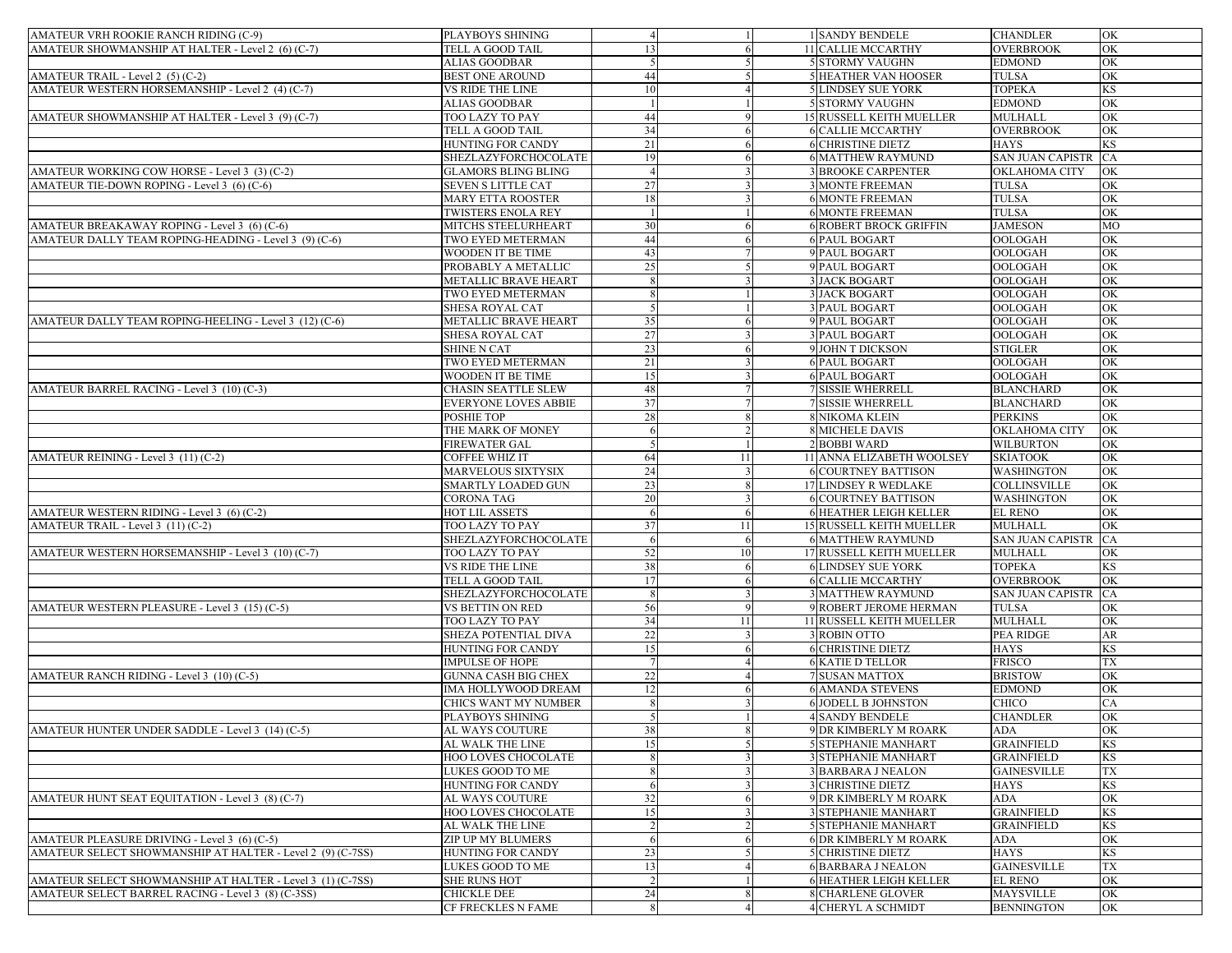| AMATEUR SELECT REINING - Level 3 (17) (C-2SS)                      | CHICS WANT MY NUMBER        | 62 | 17 | 17 JODELL B JOHNSTON          | <b>CHICO</b>        | <b>CA</b> |
|--------------------------------------------------------------------|-----------------------------|----|----|-------------------------------|---------------------|-----------|
|                                                                    | RAMBOWHIZZ                  | 16 |    | <b>6 ANITA M HORN</b>         | <b>MOORE</b>        | OK        |
|                                                                    | FLASHY VEGAS LIGHTS         | 11 |    | 17 SHERRI L KEYS              | <b>PUEBLO</b>       | CO        |
| AMATEUR SELECT WESTERN RIDING - Level 3 (12) (C-2SS)               | HOT LIL ASSETS              | 23 |    | <b>6 HEATHER LEIGH KELLER</b> | <b>EL RENO</b>      | OK        |
|                                                                    | ZIPPING HOT SECRET          | -6 |    | <b>8 DARLENE KAUPKE</b>       | <b>STILLWATER</b>   | OK        |
| AMATEUR SELECT TRAIL - Level 2 (3) (C-2SS)                         | KISS ME IM LAZY             | 10 |    | <b>11 MARCIA GILLESPIE</b>    | <b>EDMOND</b>       | OK        |
|                                                                    | MIGHTO MACHINE              |    |    | <b>5 JOANNE R LOLLIS</b>      | <b>SPRINGFIELD</b>  | MO        |
|                                                                    |                             |    |    | <b>6 TRICIA ANNE RAYMUND</b>  |                     | TX        |
| AMATEUR SELECT TRAIL - Level 3 (3) (C-2SS)                         | CAUGHT U LOOKIN             |    |    |                               | <b>RICHARDSON</b>   |           |
| AMATEUR SELECT WESTERN HORSEMANSHIP - Level 2 (7) (C-7SS)          | KISS ME IM LAZY             | 20 |    | <b>8 MARCIA GILLESPIE</b>     | <b>EDMOND</b>       | OK        |
|                                                                    | PHOTO CHUTE                 |    |    | 5 ANNETTE L CLINE             | <b>GODDARD</b>      | KS        |
|                                                                    | <b>ZIPPING HOT SECRET</b>   |    |    | <b>3 DARLENE KAUPKE</b>       | <b>STILLWATER</b>   | OK        |
|                                                                    | <b>HUNTING FOR CANDY</b>    |    |    | <b>5 CHRISTINE DIETZ</b>      | <b>HAYS</b>         | KS        |
| AMATEUR SELECT WESTERN HORSEMANSHIP - Level 3 (11) (C-7SS)         | <b>ZIPPING HOT SECRET</b>   | 38 |    | <b>6 DARLENE KAUPKE</b>       | <b>STILLWATER</b>   | OK        |
|                                                                    | PLAYBOYS SHINING            | 34 |    | <b>6 SANDY BENDELE</b>        | <b>CHANDLER</b>     | OK        |
|                                                                    | A MARTINI GIRL              | 32 |    | <b>5 HEATHER LEIGH KELLER</b> | <b>EL RENO</b>      | OK        |
|                                                                    | HUNTING FOR CANDY           | 24 |    | <b>6 CHRISTINE DIETZ</b>      | <b>HAYS</b>         | <b>KS</b> |
| AMATEUR SELECT RANCH RIDING - Level 3 (11) (C-5SS)                 | GUNNA CASH BIG CHEX         | 44 | 11 | 11 SUSAN MATTOX               | <b>BRISTOW</b>      | OK        |
|                                                                    | CR BETTER OFF TUFF          | 40 | -6 | <b>6 HEATHER LEIGH KELLER</b> | <b>EL RENO</b>      | OK        |
|                                                                    | CHICS WANT MY NUMBER        | 34 | 10 | 11 JODELL B JOHNSTON          | CHICO               | <b>CA</b> |
|                                                                    | PLAYBOYS SHINING            | 25 |    | <b>11 SANDY BENDELE</b>       | <b>CHANDLER</b>     | OK        |
| AMATEUR SELECT RANCH TRAIL (11) (C-2SS)                            | GUNNA CASH BIG CHEX         | 45 | 11 | 11 SUSAN MATTOX               | <b>BRISTOW</b>      | OK        |
|                                                                    | PLAYBOYS SHINING            | 38 | 11 | <b>11 SANDY BENDELE</b>       | <b>CHANDLER</b>     | OK        |
|                                                                    | ZIPPING HOT SECRET          | 25 |    | <b>8 DARLENE KAUPKE</b>       | <b>STILLWATER</b>   | OK        |
| AMATEUR SELECT HUNTER UNDER SADDLE - Level 3 (6) (C-5SS)           | LUKES GOOD TO ME            |    |    | <b>6 BARBARA J NEALON</b>     | <b>GAINESVILLE</b>  | <b>TX</b> |
| AMATEUR SELECT HUNT SEAT EQUITATION - Level 3 (3) (C-7SS)          | PHOTO CHUTE                 |    |    | <b>3 ANNETTE L CLINE</b>      | <b>GODDARD</b>      | KS        |
| NOVICE AMATEUR SHOWMANSHIP AT HALTER - Level 1 (17) (C-7)          | TELL A GOOD TAIL            | 89 | 17 | 17 CALLIE MCCARTHY            | <b>OVERBROOK</b>    | OK        |
|                                                                    | INVITATION TWO DREAM        | 14 |    | <b>4 JANESSA WALTERS</b>      | <b>ANDOVER</b>      | <b>KS</b> |
|                                                                    | LOPEN LIKE LAZY             | 13 |    | 6 ANNA ELIZABETH WOOLSEY      | <b>SKIATOOK</b>     | OK        |
|                                                                    | CAUGHT U LOOKIN             | 12 |    | <b>6 TRICIA ANNE RAYMUND</b>  | <b>RICHARDSON</b>   | TX        |
|                                                                    | SHEZLAZYFORCHOCOLATE        |    |    | <b>3 MATTHEW RAYMUND</b>      | SAN JUAN CAPISTR CA |           |
|                                                                    | <b>ALIAS GOODBAR</b>        |    |    | <b>5 STORMY VAUGHN</b>        | <b>EDMOND</b>       | OK        |
|                                                                    |                             |    |    | <b>2 JANESSA WALTERS</b>      |                     |           |
|                                                                    | <b>INVITATION TWO DREAM</b> | -6 |    |                               | <b>ANDOVER</b>      | <b>KS</b> |
| NOVICE AMATEUR SELECT SHOWMANSHIP AT HALTER - Level 1 (11) (C-7SS) | <b>IMA MR COOL PACKAGE</b>  | 27 | 11 | 11 ROBERTA JAYE               | <b>LINDSBORG</b>    | <b>KS</b> |
| NOVICE AMATEUR REINING - Level 1 (3) (C-2)                         | SMARTLY LOADED GUN          | 12 |    | <b>6 LINDSEY R WEDLAKE</b>    | <b>COLLINSVILLE</b> | OK        |
| NOVICE AMATEUR WESTERN RIDING - Level 1 (8) (C-2)                  | MIGHTO MACHINE              | 22 |    | <b>5 JOANNE R LOLLIS</b>      | SPRINGFIELD         | MO        |
|                                                                    | RR ITS SUDDENLY NITE        | 16 |    | <b>3 ROBERT JEROME HERMAN</b> | <b>TULSA</b>        | OK        |
|                                                                    | ZIPPING HOT SECRET          | 11 |    | <b>14 DARLENE KAUPKE</b>      | <b>STILLWATER</b>   | OK        |
| NOVICE AMATEUR TRAIL - Level 1 (15) (C-2)                          | TOO LAZY TO PAY             | 30 |    | 6 RUSSELL KEITH MUELLER       | <b>MULHALL</b>      | OK        |
|                                                                    | SHEZA POTENTIAL DIVA        | 18 |    | <b>6 ROBIN OTTO</b>           | <b>PEA RIDGE</b>    | AR        |
|                                                                    | RR ITS SUDDENLY NITE        | 14 |    | <b>3 ROBERT JEROME HERMAN</b> | <b>TULSA</b>        | OK        |
| NOVICE AMATEUR WALK TROT TRAIL - Level 1 (6) (C-2)                 | <b>INVITATION TWO DREAM</b> | -8 |    | 2 JANESSA WALTERS             | <b>ANDOVER</b>      | KS        |
|                                                                    | <b>INVITATION TWO DREAM</b> | -6 |    | <b>4 JANESSA WALTERS</b>      | <b>ANDOVER</b>      | <b>KS</b> |
| NOVICE AMATEUR SELECT TRAIL - Level 1 (11) (C-2SS)                 | SO BLAZIN IM AMAZIN         | 46 |    | <b>6 MONICA PARDUHN</b>       | <b>EDMOND</b>       | OK        |
|                                                                    | KISS ME IM LAZY             | 38 |    | 11 MARCIA GILLESPIE           | EDMOND              | OK        |
|                                                                    | SHEZA POTENTIAL DIVA        | 13 |    | 5 ROBIN OTTO                  | PEA RIDGE           | AR        |
|                                                                    | MIGHTO MACHINE              | 11 |    | <b>5 JOANNE R LOLLIS</b>      | <b>SPRINGFIELD</b>  | MO        |
| NOVICE AMATEUR WESTERN HORSEMANSHIP - Level 1 (13) (C-7)           | VS RIDE THE LINE            | 58 |    | 11 LINDSEY SUE YORK           | <b>TOPEKA</b>       | KS        |
|                                                                    | TELL A GOOD TAIL            | 41 | 11 | <b>14 CALLIE MCCARTHY</b>     | <b>OVERBROOK</b>    | OK        |
|                                                                    | PLAYBOYS SHINING            | 37 |    | <b>6 SANDY BENDELE</b>        | <b>CHANDLER</b>     | OK        |
|                                                                    | <b>ALIAS GOODBAR</b>        | 29 |    | <b>5 STORMY VAUGHN</b>        | <b>EDMOND</b>       | OK        |
|                                                                    | LUKES GOOD TO ME            | 12 |    | <b>6 BARBARA J NEALON</b>     | <b>GAINESVILLE</b>  | TX        |
|                                                                    | LOPEN LIKE LAZY             |    |    | 6 ANNA ELIZABETH WOOLSEY      | <b>SKIATOOK</b>     | OK        |
|                                                                    | <b>INVITATION TWO DREAM</b> |    |    | <b>2 JANESSA WALTERS</b>      | <b>ANDOVER</b>      | <b>KS</b> |
|                                                                    | <b>INVITATION TWO DREAM</b> |    |    | <b>4 JANESSA WALTERS</b>      | <b>ANDOVER</b>      | KS        |
| NOVICE AMATEUR WALK TROT WESTERN HORSEMANSHIP - Level 1 (17) (C-7) | <b>LOOK AT HIM STRUT</b>    | 45 | 17 | 17 LINDA J HERRICK            | WHITESBORO          | TX        |
|                                                                    | SHEZA BLAZING ZIP           | 38 |    | <b>11 LEANE K CAPPS</b>       | <b>DALLAS</b>       | TX        |
|                                                                    | ALL ABOUT THAT LOPE         |    |    | <b>3 DIANA E WARDEN</b>       | PIEDMONT            | OK        |
| NOVICE AMATEUR SELECT WESTERN HORSEMANSHIP - Level 1 (11) (C-7SS)  | KISS ME IM LAZY             | 52 | 10 | 11 MARCIA GILLESPIE           | EDMOND              | OK        |
|                                                                    | PHOTO CHUTE                 | 32 |    | 11 ANNETTE L CLINE            | <b>GODDARD</b>      | KS        |
|                                                                    | IMA MR COOL PACKAGE         | 14 |    | 11 ROBERTA JAYE               | LINDSBORG           | KS        |
|                                                                    |                             |    |    | <b>6 MONICA PARDUHN</b>       |                     |           |
|                                                                    | SO BLAZIN IM AMAZIN         | 14 |    |                               | EDMOND              | OK        |
|                                                                    | SHES CERTAINLY LAZY         | 11 |    | 5 TINA KING                   | <b>EDMOND</b>       | OK        |
| NOVICE AMATEUR WESTERN PLEASURE - Level 1 (17) (C-5)               | WHOOSE ON FIRST             | 64 |    | <b>9 LEANE K CAPPS</b>        | <b>DALLAS</b>       | <b>TX</b> |
|                                                                    | <b>IMPULSE OF HOPE</b>      | 62 | 11 | <b>11 KATIE D TELLOR</b>      | <b>FRISCO</b>       | TX        |
|                                                                    | <b>BABBY GOT BATT</b>       | 31 | 6  | <b>6 JENNIFER JACKSON</b>     | <b>YUKON</b>        | OK        |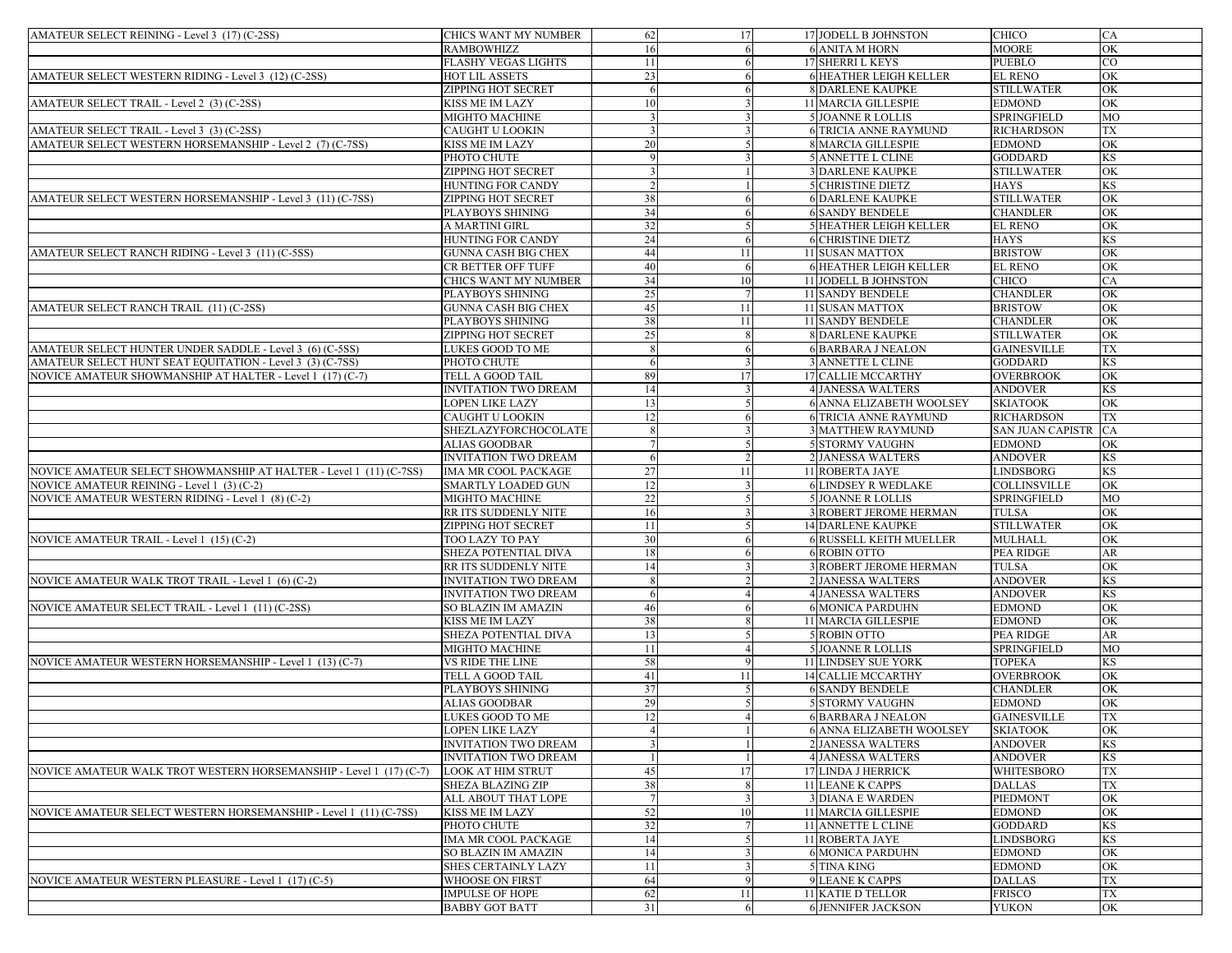|                                                                           | SHES CERTAINLY LAZY                          | 22             | 6  | <b>6 TINA KING</b>               | <b>EDMOND</b>                    | OK        |
|---------------------------------------------------------------------------|----------------------------------------------|----------------|----|----------------------------------|----------------------------------|-----------|
|                                                                           | ALIAS GOODBAR                                |                |    | <b>5 STORMY VAUGHN</b>           | <b>EDMOND</b>                    | OK        |
| NOVICE AMATEUR WALK TROT WESTERN PLEASURE - Level 1 (17) (C-5)            | LOOK AT HIM STRUT                            | 61             | 17 | 17 LINDA J HERRICK               | WHITESBORO                       | TX        |
|                                                                           | ALL ABOUT THAT LOPE                          | 15             |    | <b>3 DIANA E WARDEN</b>          | PIEDMONT                         | OK        |
| NOVICE AMATEUR SELECT WESTERN PLEASURE - Level 1 (5) (C-5SS)              | SHEZA POTENTIAL DIVA                         | 41             |    | 5 ROBIN OTTO                     | <b>PEA RIDGE</b>                 | AR        |
|                                                                           | SHES CERTAINLY LAZY                          | 16             |    | 5 TINA KING                      | <b>EDMOND</b>                    | OK        |
|                                                                           | WHOOSE ON FIRST                              |                |    | <b>2 LEANE K CAPPS</b>           | <b>DALLAS</b>                    | TX        |
| NOVICE AMATEUR RANCH RIDING - Level 1 (18) (C-5)                          | CHICS WANT MY NUMBER                         | 109            | 17 | 17 JODELL B JOHNSTON             | CHICO                            | CA        |
|                                                                           | PLAYBOYS SHINING                             | 100            | 15 | <b>15 SANDY BENDELE</b>          | <b>CHANDLER</b>                  | OK        |
|                                                                           | HEAVEN SENT A CHICK                          | 37             |    | <b>11 JENNIFER JACKSON</b>       | <b>YUKON</b>                     | OK        |
|                                                                           | IMA HOLLYWOOD DREAM                          | 19             |    | <b>6 AMANDA STEVENS</b>          | <b>EDMOND</b>                    | OK        |
|                                                                           | DE PEPTOS SUN GLO                            | 10             |    | 2 KALIN ELAINE KOECHEL           | <b>CARRIER</b>                   | OK        |
| NOVICE AMATEUR HUNT SEAT EQUITATION - Level 1 (11) (C-7)                  | IMA MR COOL PACKAGE                          | 18             | 11 | <b>11 ROBERTA JAYE</b>           | <b>LINDSBORG</b>                 | <b>KS</b> |
|                                                                           | PHOTO CHUTE                                  | 13             |    | <b>6 ANNETTE L CLINE</b>         | <b>GODDARD</b>                   | <b>KS</b> |
| YOUTH YEARLING MARES - Level 3 (6) (C-H)                                  | KR DANCIN ALL NIGHT                          | -6             |    | <b>6 MCKENNA GIBSON</b>          | <b>RAMONA</b>                    | OK        |
| YOUTH TWO-YEAR-OLD MARES - Level 3 (5) (C-H)                              | SHE HAS SECRETES                             |                |    | <b>5 MCKENNA GIBSON</b>          | <b>RAMONA</b>                    | OK        |
| YOUTH AGED MARES - Level 3 (5) (C-H)                                      | SKAI FALL                                    |                |    | <b>5 HOZANAH HANON</b>           | <b>MUSTANG</b>                   | OK        |
| YOUTH TWO-YEAR-OLD GELDINGS - Level 3 (6) (C-H)                           | ECREDIBLE IMAGE                              | -6             | -6 | <b>6 JACKSON HERMAN</b>          | <b>TULSA</b>                     | OK        |
| YOUTH THREE-YEAR-OLD GELDINGS - Level 3 (11) (C-H)                        | LEGENDS SECRET                               | 28             | 11 | 11 MCKENNA GIBSON                | <b>RAMONA</b>                    | OK        |
|                                                                           | BIG KIDDIN KID                               | 11             | 11 | 11 MACCEY STANDRIDGE             | <b>CUSHING</b>                   | OK        |
| YOUTH AGED GELDINGS - Level 3 (17) (C-H)                                  | ALWAYS KIDDIN AROUND                         | 34             | 11 | 11 MACCEY STANDRIDGE             | <b>CUSHING</b>                   | OK        |
|                                                                           | E VENTUALLY                                  | 30             |    | <b>6 JACKSON HERMAN</b>          | <b>TULSA</b>                     | OK        |
|                                                                           | HESJUSTALOVEMACHINE                          |                |    | <b>6 ELIZABETH VINSON</b>        | <b>GUTHRIE</b>                   | OK        |
| YOUTH PERFORMANCE HALTER MARES - Level 3 (12) (C-H)                       | THE RIGHT MECHANIC                           | 54             |    | <b>6 ADDISON LANGLEY</b>         | <b>TULSA</b>                     | OK        |
|                                                                           | TOO LAZY TO PAY                              | 34             | 12 | 12 BROOKLYN MUELLER              | <b>MULHALL</b>                   | OK        |
|                                                                           | HOT LIL ASSETS                               | 15             |    | <b>6 PIPER KELLER</b>            | <b>EL RENO</b>                   | OK        |
| YOUTH PERFORMANCE HALTER GELDINGS - Level 3 (17) (C-H)                    | HES NOT JUSTA RUMOR                          | 47             | 17 | 17 LILY CORBIN                   | <b>EDMOND</b>                    | OK        |
|                                                                           | LUCKY N THE MOONLITE                         |                |    | <b>6 KALEIGH BENNETT</b>         | OKLAHOMA CITY                    | OK        |
|                                                                           | RR ITS SUDDENLY NITE                         |                |    | <b>6 ELLA KATE HERMAN</b>        | <b>TULSA</b>                     | OK        |
| YOUTH VERSATILITY RANCH HORSE (3) (C-9)                                   | MISTER BOONBASTIC                            |                |    | 3 SYDNEY ELIZABETH VAN PELT      | <b>ARDMORE</b>                   | OK        |
| YOUTH RANCH TRAIL (5) (C-2)                                               | HU NU MYVOODOO                               |                |    | 2 JUNE D ROBERSON                | <b>BYARS</b>                     | OK        |
|                                                                           | CR BETTER OFF TUFF                           |                |    | <b>3 PIPER KELLER</b>            | <b>EL RENO</b>                   | OK        |
| YOUTH VRH RANCH RIDING (1) (C-9)                                          | MISTER BOONBASTIC                            |                |    | 1 SYDNEY ELIZABETH VAN PELT      | <b>ARDMORE</b>                   | OK        |
| YOUTH VRH LIMITED RANCH RIDING (C-9)                                      | CR BETTER OFF TUFF                           |                |    | <b>4 PIPER KELLER</b>            | EL RENO                          | OK        |
|                                                                           | TS PADDY SHOTA SPARK                         |                |    | 1 JUBILEE STRINGFELLOW           | <b>CALERA</b>                    | OK        |
| YOUTH VRH RANCH TRAIL (3) (C-9)                                           | <b>MISTER BOONBASTIC</b>                     |                |    | 3 SYDNEY ELIZABETH VAN PELT      | <b>ARDMORE</b>                   | OK        |
| YOUTH VRH LIMITED RANCH TRAIL (C-9)                                       | CR BETTER OFF TUFF                           |                |    | <b>4 PIPER KELLER</b>            | <b>EL RENO</b>                   | OK        |
|                                                                           | TS PADDY SHOTA SPARK                         |                |    | 1 JUBILEE STRINGFELLOW           | <b>CALERA</b>                    | OK        |
| YOUTH VRH RANCH CUTTING (1) (C-9)                                         | <b>MISTER BOONBASTIC</b>                     |                |    | 1 SYDNEY ELIZABETH VAN PELT      | <b>ARDMORE</b>                   | OK        |
| YOUTH VRH RANCH COW WORK (3) (C-9)                                        | MISTER BOONBASTIC                            |                |    | 3 SYDNEY ELIZABETH VAN PELT      | <b>ARDMORE</b>                   | OK        |
| YOUTH VRH RANCH REINING (1) (C-9)                                         | MISTER BOONBASTIC                            |                |    | 1 SYDNEY ELIZABETH VAN PELT      | <b>ARDMORE</b>                   | OK        |
| YOUTH VRH LIMITED RANCH REINING (C-9)                                     | CR BETTER OFF TUFF                           |                |    | <b>4 PIPER KELLER</b>            | <b>EL RENO</b>                   | OK        |
|                                                                           |                                              |                |    | 1 JUBILEE STRINGFELLOW           | <b>CALERA</b>                    | OK        |
| YOUTH VRH RANCH LIMITED COW WORK (1) (C-9)                                | TS PADDY SHOTA SPARK<br>TS PADDY SHOTA SPARK |                |    | 1 JUBILEE STRINGFELLOW           | <b>CALERA</b>                    | OK        |
|                                                                           | <b>MISTER BOONBASTIC</b>                     |                |    | 3 SYDNEY ELIZABETH VAN PELT      | <b>ARDMORE</b>                   | OK        |
| YOUTH VRH RANCH CONFORMATION (3) (C-9)                                    |                                              |                |    |                                  | <b>ARDMORE</b>                   | OK        |
| YOUTH VRH ROOKIE RANCH RIDING (C-9)<br>YOUTH VRH ROOKIE RANCH TRAIL (C-9) | FLUFF MY CHIC<br>FLUFF MY CHIC               |                |    | 2 MAKENNA VAN PELT               | <b>ARDMORE</b>                   | OK        |
|                                                                           |                                              |                |    | 2 MAKENNA VAN PELT               |                                  |           |
| YOUTH VRH ROOKIE RANCH COW WORK (C-9)                                     | FLUFF MY CHIC<br><b>FLUFF MY CHIC</b>        |                |    | 2 MAKENNA VAN PELT               | <b>ARDMORE</b><br><b>ARDMORE</b> | OK        |
| YOUTH VRH ROOKIE RANCH REINING (C-9)                                      |                                              |                |    | 2 MAKENNA VAN PELT               |                                  | OK        |
| YOUTH VRH ROOKIE RANCH CONFORMATION (C-9)                                 | FLUFF MY CHIC<br>SKAI FALL                   |                |    | 2 MAKENNA VAN PELT               | <b>ARDMORE</b>                   | OK        |
| YOUTH SHOWMANSHIP 13 AND UNDER - Level 2 (5) (C-7)                        |                                              | 30             |    | <b>5 HOZANAH HANON</b>           | <b>MUSTANG</b>                   | OK        |
|                                                                           | BIG TIME GOODBAR                             | 19             |    | 5 RENNA A LAUGHLIN               | ARCADIA                          | OК        |
|                                                                           | ZIP N PULSION                                | -6             |    | <b>2 MADDIE DAWSON</b>           | <b>EDMOND</b>                    | OK        |
| YOUTH SHOWMANSHIP 14-18 - Level 2 (11) (C-7)                              | ONE OF THE COOL KIDS                         | 37             |    | <b>8 MADISON GRACE DOLAN</b>     | <b>ARCADIA</b>                   | OK        |
|                                                                           | HOT TIME TO ZIP                              | 27             |    | <b>6 MIMI CATHERINE COPELAND</b> | <b>EDMOND</b>                    | OK        |
|                                                                           | HOT LIL ASSETS                               | 23             |    | <b>6 PIPER KELLER</b>            | EL RENO                          | OK        |
|                                                                           | <b>MACHINE SHOPPING</b>                      | 10             |    | 3 MADILYN MARIE BRADLEY          | <b>NORMAN</b>                    | OK        |
|                                                                           | LUCKY N THE MOONLITE                         |                |    | <b>6 KALEIGH BENNETT</b>         | OKLAHOMA CITY                    | OK        |
|                                                                           | <b>GOIN NOWHERE FAST</b>                     |                |    | <b>8 AVERY M LANGLEY</b>         | <b>TULSA</b>                     | OK        |
| YOUTH TRAIL 14-18 - Level 2 (8) (C-2)                                     | PS BRINGIN THE BUCKS                         | 24             |    | 8 JUNE D ROBERSON                | <b>BYARS</b>                     | OK        |
|                                                                           | HOT TIME TO ZIP                              | 11             |    | <b>6 MIMI CATHERINE COPELAND</b> | <b>EDMOND</b>                    | OK        |
|                                                                           | ONE OF THE COOL KIDS                         | $\overline{4}$ |    | 2 MADISON GRACE DOLAN            | <b>ARCADIA</b>                   | OK        |
| YOUTH WESTERN HORSEMANSHIP 13 AND UNDER - Level 2 (7) (C-7)               | <b>WILL BE HOT</b>                           | 41             |    | 11 ADDISON LANGLEY               | <b>TULSA</b>                     | OK        |
|                                                                           | BIG TIME GOODBAR                             | 10             |    | 5 RENNA A LAUGHLIN               | <b>ARCADIA</b>                   | OK        |
| YOUTH WESTERN HORSEMANSHIP 14-18 - Level 2 (10) (C-7)                     | <b>GOIN NOWHERE FAST</b>                     | 40             |    | <b>11 AVERY M LANGLEY</b>        | <b>TULSA</b>                     | OK        |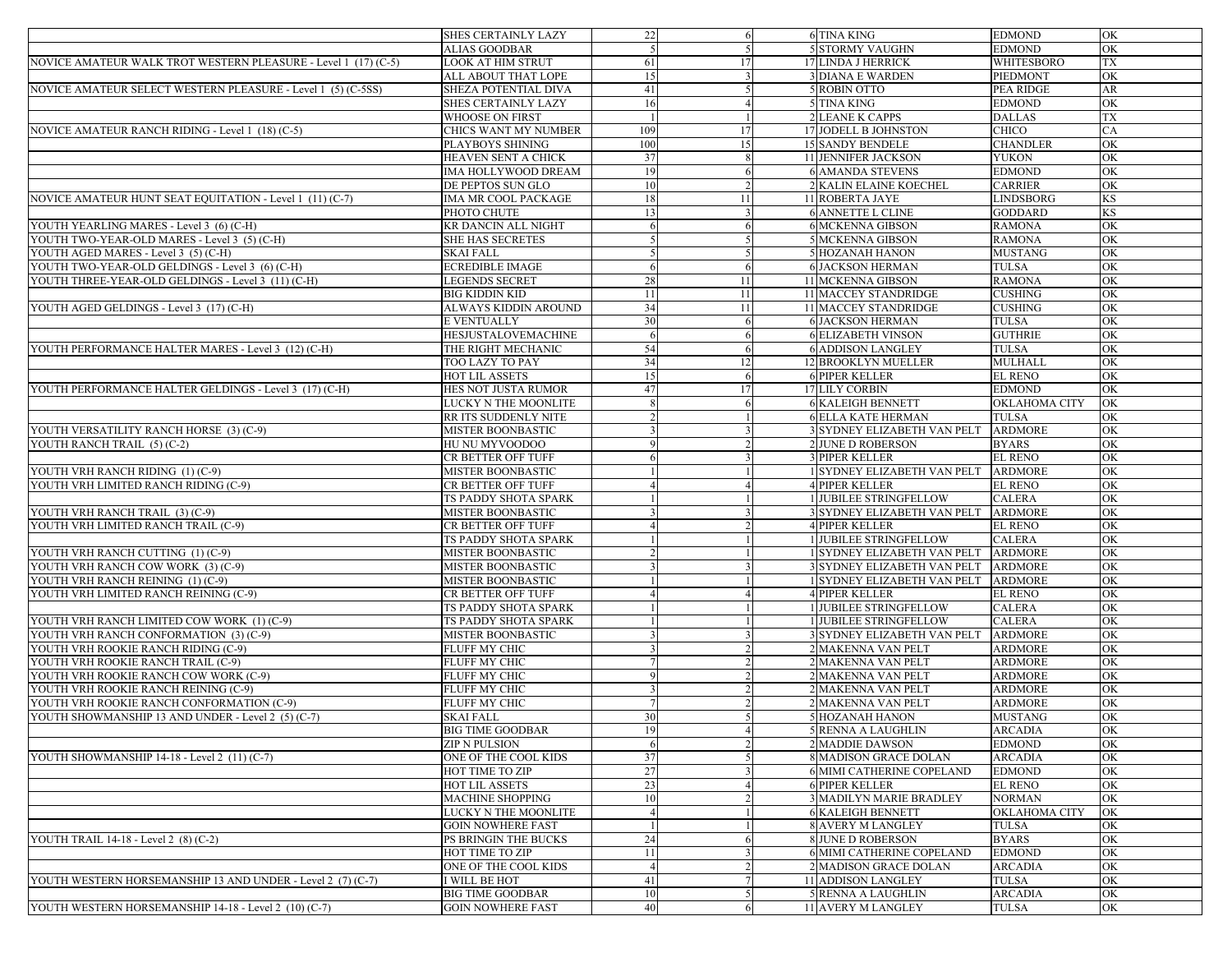|                                                             | HES NOT JUSTA RUMOR                    | 34         | .51 | 11 LILY CORBIN                             | <b>EDMOND</b>                   | OK       |
|-------------------------------------------------------------|----------------------------------------|------------|-----|--------------------------------------------|---------------------------------|----------|
|                                                             | ROCK N ALL NIGHT                       | 23         |     | 11 AVERY GRACE ADAMSON                     | OKLAHOMA CITY                   | OK       |
|                                                             | ONE OF THE COOL KIDS                   | 22         |     | 8 MADISON GRACE DOLAN                      | <b>ARCADIA</b>                  | OK       |
|                                                             | HOT TIME TO ZIP                        | 19         |     | <b>6 MIMI CATHERINE COPELAND</b>           | <b>EDMOND</b>                   | OK       |
|                                                             | MACHINE SHOPPING                       | 13         |     | 11 MADILYN MARIE BRADLEY                   | <b>NORMAN</b>                   | OK       |
| YOUTH SHOWMANSHIP 14-18 - Level 3 (16) (C-7)                | PS BRINGIN THE BUCKS                   | 44         |     | <b>8 JUNE D ROBERSON</b>                   | <b>BYARS</b>                    | OK       |
|                                                             | HOT LIL ASSETS                         | 37         |     | <b>11 PIPER KELLER</b>                     | <b>EL RENO</b>                  | OK       |
|                                                             | LUCKY N THE MOONLITE                   | 21         |     | <b>6 KALEIGH BENNETT</b>                   | OKLAHOMA CITY                   | OK       |
|                                                             | SHE RUNS HOT                           | 12         |     | <b>6 TATUM KELLER</b>                      | <b>EL RENO</b>                  | OK       |
| YOUTH WORKING COW HORSE BOXING - Level 3 (1) (C-2)          | FLUFF MY CHIC                          |            |     | 1 MAKENNA VAN PELT                         | <b>ARDMORE</b>                  | OK       |
| YOUTH BREAKAWAY ROPING - Level 3 (3) (C-6R)                 | MR BUENO LENA                          |            |     | <b>3 LAINE TUCKER</b>                      | <b>NARDIN</b>                   | OK       |
| YOUTH DALLY TEAM ROPING-HEADING - Level 3 (3) (C-6R)        | KICK START SUNNY                       | $\Omega$   |     | <b>6 HAYDEN K KOECHEL</b>                  | <b>CARRIER</b>                  | OK       |
| YOUTH BARREL RACING - Level 3 (6) (C-3)                     | <b>HURRY AND DROP</b>                  | 20         |     | <b>4 CAILIEY JO SONDROL</b>                | <b>TALALA</b>                   | OK       |
|                                                             | <b>GB FIREWATER LADY</b>               |            |     | 4 CAILIEY JO SONDROL                       | <b>TALALA</b>                   | OK       |
|                                                             | <b>MAGIC MOON SHADOW</b>               |            |     | <b>2 RICKEY LEE TUCKER</b>                 | <b>NARDIN</b>                   | OK       |
| YOUTH REINING 14-18 - Level 3 (6) (C-2)                     | SPARKLING MAGNUM                       | 26         |     | <b>6 NATALIE MAUZERALL</b>                 | <b>PERKINS</b>                  | OK       |
|                                                             | TRASHY BARBIE                          | $\epsilon$ |     | 9 NATALIE MAUZERALL                        | <b>PERKINS</b>                  | OK       |
| YOUTH WESTERN RIDING 13 AND UNDER - Level 3 (5) (C-2)       | I WILL BE HOT                          | $\epsilon$ |     | <b>5 ADDISON LANGLEY</b>                   | <b>TULSA</b>                    | OK       |
| YOUTH WESTERN RIDING 14-18 - Level 3 (17) (C-2)             | HOT LIL ASSETS                         | 55         | 17  | <b>17 PIPER KELLER</b>                     | <b>EL RENO</b>                  | OK       |
|                                                             | RR ITS SUDDENLY NITE                   |            |     | 3 CAROLINE LYNN HERMAN                     | <b>TULSA</b>                    | OK       |
| YOUTH TRAIL 13 AND UNDER - Level 3 (11) (C-2)               | A CERTAIN RED VETTE                    | 24         |     | 11 GRACE RILEY                             | <b>TULSA</b>                    | OK       |
|                                                             | WILL BE HOT                            | 18         |     | 5 ADDISON LANGLEY                          | <b>TULSA</b>                    | OK       |
|                                                             | RR ITS SUDDENLY NITE                   |            |     | <b>3 ELLA KATE HERMAN</b>                  | <b>TULSA</b>                    | OK       |
| YOUTH TRAIL 14-18 - Level 3 (11) (C-2)                      | HOT LIL ASSETS                         | 55         | 11  | <b>11 PIPER KELLER</b>                     | <b>EL RENO</b>                  | OK       |
|                                                             | IONLYDAZZLEFORMONEY                    | 20         |     | <b>6 CAROLINE LYNN HERMAN</b>              | <b>TULSA</b>                    | OK       |
|                                                             | <b>GOIN NOWHERE FAST</b>               | 12         |     | 2 AVERY M LANGLEY                          | <b>TULSA</b>                    | OK       |
| YOUTH WESTERN HORSEMANSHIP 13 AND UNDER - Level 3 (2) (C-7) | RR ITS SUDDENLY NITE                   |            |     | <b>3 ELLA KATE HERMAN</b>                  | <b>TULSA</b>                    | OK       |
| YOUTH WESTERN HORSEMANSHIP 14-18 - Level 3 (12) (C-7)       | HOT LIL ASSETS                         | 79         | 12  | 17 PIPER KELLER                            | <b>EL RENO</b>                  | OK       |
|                                                             | LUCKY N THE MOONLITE                   | 37         |     | <b>6 KALEIGH BENNETT</b>                   | OKLAHOMA CITY                   | OK       |
|                                                             | A MARTINI GIRL                         | 34         |     | <b>5 TATUM KELLER</b>                      | <b>EL RENO</b>                  | OK       |
|                                                             | HES NOT JUSTA RUMOR                    | 26         |     | <b>6 LILY CORBIN</b>                       | <b>EDMOND</b>                   | OK       |
|                                                             | PS BRINGIN THE BUCKS                   | 25         |     | 9 JUNE D ROBERSON                          | <b>BYARS</b>                    | OK       |
|                                                             | RR ITS SUDDENLY NITE                   |            |     | 2 CAROLINE LYNN HERMAN                     | <b>TULSA</b>                    | OK       |
| YOUTH WESTERN PLEASURE 13 AND UNDER - Level 3 (8) (C-5)     | A CERTAIN RED VETTE                    |            |     | <b>6 GRACE RILEY</b>                       | <b>TULSA</b>                    | OK       |
|                                                             | VITAL SIGNS R STABLE                   |            |     | 2 ELLA KATE HERMAN                         | <b>TULSA</b>                    | OK       |
| YOUTH WESTERN PLEASURE 14-18 - Level 3 (14) (C-5)           | IONLYDAZZLEFORMONEY                    | 48         | 12  | 12 CAROLINE LYNN HERMAN                    | <b>TULSA</b>                    | OK       |
|                                                             | HOT LIL ASSETS                         | 27         |     | <b>6 PIPER KELLER</b>                      | <b>EL RENO</b>                  | OK       |
|                                                             | HES NOT JUSTA RUMOR                    | 23         |     | 8 LILY CORBIN                              | <b>EDMOND</b>                   | OK       |
|                                                             | ONE OF THE COOL KIDS                   |            |     | 2 MADISON GRACE DOLAN                      | <b>ARCADIA</b>                  | OK       |
| YOUTH RANCH RIDING - Level 3 (14) (C-5)                     | CR BETTER OFF TUFF                     | 55         | 12  | 12 PIPER KELLER                            | <b>EL RENO</b>                  | OK       |
|                                                             | TRASHY BARBIE                          |            |     | <b>3 NATALIE MAUZERALL</b>                 | <b>PERKINS</b>                  | OK       |
|                                                             | HU NU MYVOODOO                         |            |     | 2 JUNE D ROBERSON                          | <b>BYARS</b>                    | OK       |
| YOUTH HUNTER UNDER SADDLE 13 AND UNDER - Level 3 (5) (C-5)  | THE RIGHT MECHANIC                     |            |     | <b>5 ADDISON LANGLEY</b>                   | <b>TULSA</b>                    | OK       |
| YOUTH HUNTER UNDER SADDLE 14-18 - Level 3 (14) (C-5)        | HES NOT JUSTA RUMOR                    | 56         | 12  | 14 LILY CORBIN                             | <b>EDMOND</b>                   | OK       |
|                                                             | ONE OF THE COOL KIDS                   | 40         |     | 11 MADISON GRACE DOLAN                     | <b>ARCADIA</b>                  | OK       |
|                                                             | <b>GOIN NOWHERE FAST</b>               | 22         |     | <b>5 AVERY M LANGLEY</b>                   | <b>TULSA</b>                    | OK       |
|                                                             | IONLYDAZZLEFORMONEY                    | 12         |     | 3 CAROLINE LYNN HERMAN                     | <b>TULSA</b>                    | OK       |
|                                                             | HOT LIL ASSETS                         |            |     | <b>3 PIPER KELLER</b>                      | <b>EL RENO</b>                  | OK       |
| YOUTH HUNT SEAT EQUITATION 13 AND UNDER - Level 3 (5) (C-7) | <b>BIG TIME GOODBAR</b>                | 12         |     | <b>5 RENNA A LAUGHLIN</b>                  | <b>ARCADIA</b>                  | OK       |
| YOUTH HUNT SEAT EQUITATION 14-18 - Level 3 (13) (C-7)       | HOT LIL ASSETS                         | 69         | 12  | <b>14 PIPER KELLER</b>                     | <b>EL RENO</b>                  | OK       |
|                                                             | ONE OF THE COOL KIDS                   | 37         |     | 11 MADISON GRACE DOLAN                     | <b>ARCADIA</b>                  | OK       |
|                                                             | GOIN NOWHERE FAST                      | 29         |     | 5 AVERY M LANGLEY                          | TULSA                           | OК       |
|                                                             | HES NOT JUSTA RUMOR                    | 22         |     | 11 LILY CORBIN<br><b>3 JUNE D ROBERSON</b> | <b>EDMOND</b>                   | OK       |
|                                                             | PS BRINGIN THE BUCKS                   | 15         |     | <b>3 TATUM KELLER</b>                      | <b>BYARS</b>                    | OK<br>OK |
| NOVICE YOUTH SHOWMANSHIP AT HALTER - Level 1 (17) (C-7)     | COWBOYS R HOT                          |            |     | <b>11 PIPER KELLER</b>                     | <b>EL RENO</b>                  | OK       |
|                                                             | HOT LIL ASSETS<br>LUCKY N THE MOONLITE | 80<br>35   | 11  | <b>12 KALEIGH BENNETT</b>                  | <b>EL RENO</b><br>OKLAHOMA CITY | OK       |
|                                                             | HESJUSTALOVEMACHINE                    | 31         |     | <b>17 ELIZABETH VINSON</b>                 | <b>GUTHRIE</b>                  | OK       |
|                                                             | TOO LAZY TO PAY                        | 23         | 10  | <b>17 BROOKLYN MUELLER</b>                 | <b>MULHALL</b>                  | OK       |
|                                                             | <b>BIG TIME GOODBAR</b>                | 21         |     | <b>5 RENNA A LAUGHLIN</b>                  | <b>ARCADIA</b>                  | OK       |
|                                                             | SKAI FALL                              | 17         |     | 5 HOZANAH HANON                            | <b>MUSTANG</b>                  | OK       |
|                                                             | <b>MACHINE SHOPPING</b>                | 14         |     | 8 MADILYN MARIE BRADLEY                    | <b>NORMAN</b>                   | OK       |
| NOVICE YOUTH WESTERN RIDING - Level 1 (17) (C-2)            | <b>HESJUSTALOVEMACHINE</b>             | 54         | 17  | <b>17 ELIZABETH VINSON</b>                 | <b>GUTHRIE</b>                  | OK       |
|                                                             | I WILL BE HOT                          | 46         | 11  | 11 ADDISON LANGLEY                         | <b>TULSA</b>                    | OK       |
|                                                             | HOT LIL ASSETS                         | 30         |     | <b>11 PIPER KELLER</b>                     | <b>EL RENO</b>                  | OK       |
|                                                             |                                        |            |     |                                            |                                 |          |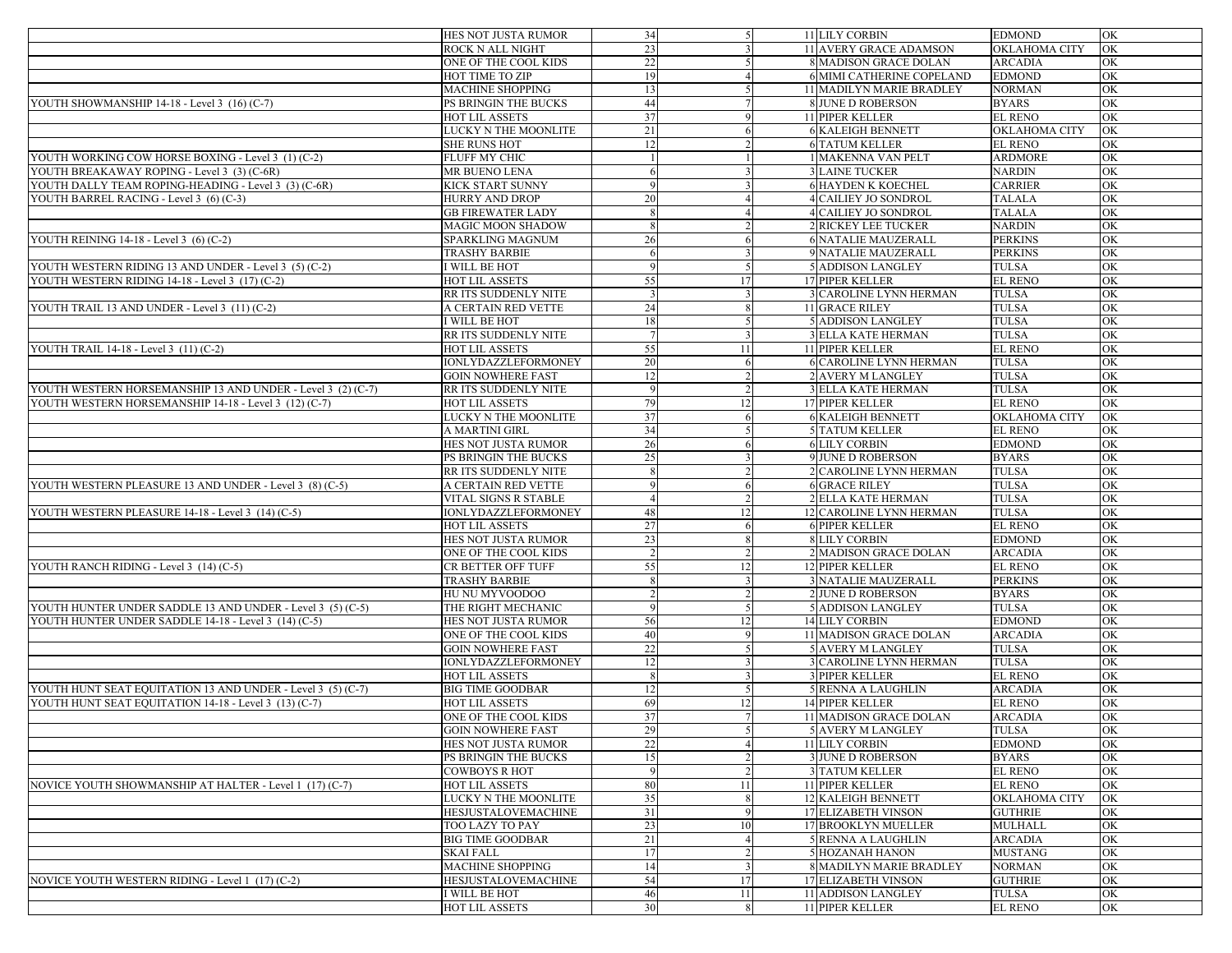|                                                                  | RR ITS SUDDENLY NITE       | -18 | -6             | 6 CAROLINE LYNN HERMAN         | <b>TULSA</b>            | OK        |
|------------------------------------------------------------------|----------------------------|-----|----------------|--------------------------------|-------------------------|-----------|
| NOVICE YOUTH TRAIL - Level 1 (17) (C-2)                          | HOT LIL ASSETS             | 81  | 16             | <b>17 PIPER KELLER</b>         | <b>EL RENO</b>          | OK        |
|                                                                  | I WILL BE HOT              | 28  |                | <b>5 ADDISON LANGLEY</b>       | <b>TULSA</b>            | OK        |
|                                                                  | A CERTAIN RED VETTE        | 24  |                | 14 GRACE RILEY                 | <b>TULSA</b>            | OK        |
|                                                                  | <b>GOIN NOWHERE FAST</b>   | 22  |                | <b>5 AVERY M LANGLEY</b>       | <b>TULSA</b>            | OK        |
|                                                                  | IONLYDAZZLEFORMONEY        | 15  |                | 12 CAROLINE LYNN HERMAN        | <b>TULSA</b>            | OK        |
|                                                                  | RR ITS SUDDENLY NITE       | 15  |                | <b>12 ELLA KATE HERMAN</b>     | <b>TULSA</b>            | OK        |
|                                                                  | ONE OF THE COOL KIDS       | 14  |                | 8 MADISON GRACE DOLAN          | <b>ARCADIA</b>          | OK        |
| NOVICE YOUTH WALK TROT TRAIL - Level 1 (3) (C-2)                 | TOO LAZY TO PAY            |     |                | <b>3 BROOKLYN MUELLER</b>      | <b>MULHALL</b>          | OK        |
| NOVICE YOUTH WESTERN HORSEMANSHIP - Level 1 (17) (C-7)           | IONLYDAZZLEFORMONEY        | 61  |                | <b>12 CAROLINE LYNN HERMAN</b> | <b>TULSA</b>            | OK        |
|                                                                  | <b>WILL BE HOT</b>         | 47  |                | 11 ADDISON LANGLEY             | <b>TULSA</b>            | OK        |
|                                                                  | HES NOT JUSTA RUMOR        | 46  |                |                                | <b>EDMOND</b>           | OK        |
|                                                                  |                            |     | 10             | 17 LILY CORBIN                 |                         |           |
|                                                                  | LUCKY N THE MOONLITE       | 43  |                | 12 KALEIGH BENNETT             | <b>OKLAHOMA CITY</b>    | OK        |
|                                                                  | HESJUSTALOVEMACHINE        | 24  |                | <b>14 ELIZABETH VINSON</b>     | <b>GUTHRIE</b>          | OK        |
|                                                                  | A CERTAIN RED VETTE        | 21  | 10             | 17 GRACE RILEY                 | <b>TULSA</b>            | OK        |
|                                                                  | ROCK N ALL NIGHT           | 18  |                | 11 AVERY GRACE ADAMSON         | <b>OKLAHOMA CITY</b>    | OK        |
|                                                                  | RR ITS SUDDENLY NITE       | 18  |                | <b>14 ELLA KATE HERMAN</b>     | <b>TULSA</b>            | OK        |
|                                                                  | MACHINE SHOPPING           | 11  |                | 10 MADILYN MARIE BRADLEY       | <b>NORMAN</b>           | OK        |
|                                                                  | BIG TIME GOODBAR           |     |                | 5 RENNA A LAUGHLIN             | <b>ARCADIA</b>          | OK        |
| NOVICE YOUTH WALK TROT WESTERN HORSEMANSHIP - Level 1 (17) (C-7) | TOO LAZY TO PAY            | 33  | 17             | 17 BROOKLYN MUELLER            | MULHALL                 | OK        |
|                                                                  | SKAI FALL                  | 19  |                | <b>5 HOZANAH HANON</b>         | <b>MUSTANG</b>          | OK        |
|                                                                  | ALL ABOUT THAT LOPE        |     |                | <b>3 MADDIE DAWSON</b>         | <b>EDMOND</b>           | OK        |
|                                                                  | ZIP N PULSION              | -6  |                | <b>2 MADDIE DAWSON</b>         | <b>EDMOND</b>           | OK        |
| NOVICE YOUTH WESTERN PLEASURE - Level 1 (17) (C-5)               | HES NOT JUSTA RUMOR        | 53  | 11             | 11 LILY CORBIN                 | <b>EDMOND</b>           | OK        |
|                                                                  | A CERTAIN RED VETTE        | 22  | 11             | 12 GRACE RILEY                 | <b>TULSA</b>            | OK        |
|                                                                  | IONLYDAZZLEFORMONEY        | 20  |                | 3 CAROLINE LYNN HERMAN         | <b>TULSA</b>            | OK        |
|                                                                  | VITAL SIGNS R STABLE       | 15  |                | <b>5 ELLA KATE HERMAN</b>      | <b>TULSA</b>            | OK        |
|                                                                  | LUCKY N THE MOONLITE       | 10  |                | 9 KALEIGH BENNETT              | OKLAHOMA CITY           | OK        |
|                                                                  | <b>BIG TIME GOODBAR</b>    |     |                | 5 RENNA A LAUGHLIN             | <b>ARCADIA</b>          | OK        |
|                                                                  | RR ITS SUDDENLY NITE       |     |                | <b>3 ELLA KATE HERMAN</b>      | <b>TULSA</b>            | OK        |
| NOVICE YOUTH WALK TROT WESTERN PLEASURE - Level 1 (17) (C-5)     | TOO LAZY TO PAY            | 37  | 17             | <b>17 BROOKLYN MUELLER</b>     | MULHALL                 | OK        |
|                                                                  | ALL ABOUT THAT LOPE        | 21  |                | <b>5 MADDIE DAWSON</b>         | <b>EDMOND</b>           | OK        |
|                                                                  | SKAI FALL                  | -8  |                | <b>5 HOZANAH HANON</b>         | <b>MUSTANG</b>          | OK        |
| NOVICE YOUTH RANCH RIDING - Level 1 (7) (C-5)                    | TRASHY BARBIE              | 11  |                | <b>3 NATALIE MAUZERALL</b>     | <b>PERKINS</b>          | OK        |
|                                                                  | CHEX THIS ACTION           |     |                | 6 DJ BIRDSONG                  | <b>CLAREMORE</b>        | OK        |
|                                                                  | KICK START SUNNY           |     |                | 2 HAYDEN K KOECHEL             | <b>CARRIER</b>          | OK        |
| NOVICE YOUTH HUNTER UNDER SADDLE - Level 1 (14) (C-5)            | HES NOT JUSTA RUMOR        | 88  | 14             | 14 LILY CORBIN                 | <b>EDMOND</b>           | OK        |
|                                                                  | IONLYDAZZLEFORMONEY        | 28  |                | <b>6 CAROLINE LYNN HERMAN</b>  | <b>TULSA</b>            | OK        |
|                                                                  | <b>BIG TIME GOODBAR</b>    | 26  |                | 5 RENNA A LAUGHLIN             | <b>ARCADIA</b>          | OK        |
|                                                                  | THE RIGHT MECHANIC         | 25  |                | <b>8 ADDISON LANGLEY</b>       | <b>TULSA</b>            | OK        |
|                                                                  | LUCKY N THE MOONLITE       | 15  |                | <b>6 KALEIGH BENNETT</b>       | <b>OKLAHOMA CITY</b>    | OK        |
|                                                                  |                            |     |                |                                |                         |           |
|                                                                  | RR ITS SUDDENLY NITE       | 11  |                | <b>3 ELLA KATE HERMAN</b>      | <b>TULSA</b>            | OK        |
|                                                                  | A CERTAIN RED VETTE        |     |                | 11 GRACE RILEY                 | <b>TULSA</b>            | OK        |
| NOVICE YOUTH WALK TROT HUNTER UNDER SADDLE - Level 1 (17) (C-5)  | TOO LAZY TO PAY            | 38  | 17             | <b>17 BROOKLYN MUELLER</b>     | <b>MULHALL</b>          | OK        |
|                                                                  | HUBBOUT A SHOUTOUT         | 15  |                | <b>5 CLAIRE M ALLEN</b>        | <b>OKLAHOMA CITY</b>    | OK        |
|                                                                  | ALL ABOUT THAT LOPE        | 14  |                | <b>5 MADDIE DAWSON</b>         | <b>EDMOND</b>           | OK        |
| NOVICE YOUTH HUNT SEAT EQUITATION - Level 1 (12) (C-7)           | ROCK N ALL NIGHT           | 35  |                | <b>11 AVERY GRACE ADAMSON</b>  | <b>OKLAHOMA CITY</b>    | OK        |
|                                                                  | IONLYDAZZLEFORMONEY        | 29  |                | <b>6 CAROLINE LYNN HERMAN</b>  | <b>TULSA</b>            | OK        |
|                                                                  | BIG TIME GOODBAR           | 25  |                | 5 RENNA A LAUGHLIN             | <b>ARCADIA</b>          | OK        |
|                                                                  | A CERTAIN RED VETTE        |     |                | 11 GRACE RILEY                 | <b>TULSA</b>            | OK        |
|                                                                  | LUCKY N THE MOONLITE       | -6  |                | <b>6 KALEIGH BENNETT</b>       | <b>OKLAHOMA CITY</b>    | OK        |
| NOVICE YOUTH WALK TROT HUNT SEAT EQUITATION - Level 1 (17) (C-7) | TOO LAZY TO PAY            | -19 | 17             | <b>T/BROOKLYN MUELLER</b>      | MULHALL                 | OK.       |
|                                                                  | ALL ABOUT THAT LOPE        | 11  | 5              | <b>5 MADDIE DAWSON</b>         | EDMOND                  | OK        |
| NOVICE YOUTH VRH RANCH CONFORMATION - Level 1 (2) (C-9)          | CR BETTER OFF TUFF         |     |                | 2 PIPER KELLER                 | EL RENO                 | OK        |
| ALL AROUND CHAMPION - AMATEUR (C-AAC)                            | TOO LAZY TO PAY            | 182 |                | 0 RUSSELL KEITH MUELLER        | <b>MULHALL</b>          | OK        |
|                                                                  | GUNNA CASH BIG CHEX        | 86  |                | 0 SUSAN MATTOX                 | <b>BRISTOW</b>          | OK        |
|                                                                  | <b>HUNTING FOR CANDY</b>   | 76  |                | 0 CHRISTINE DIETZ              | <b>HAYS</b>             | KS        |
|                                                                  | PLAYBOYS SHINING           | 57  |                | 0 SANDY BENDELE                | <b>CHANDLER</b>         | OK        |
|                                                                  | CHICS WANT MY NUMBER       | 45  |                | 0 JODELL B JOHNSTON            | <b>CHICO</b>            | <b>CA</b> |
|                                                                  | SHEZLAZYFORCHOCOLATE       | 38  |                | 0 MATTHEW RAYMUND              | <b>SAN JUAN CAPISTR</b> | CA        |
|                                                                  | ZIPPING HOT SECRET         | 37  |                | <b>0 DARLENE KAUPKE</b>        | <b>STILLWATER</b>       | OK        |
| ALL AROUND CHAMPION - SELECT AMATEUR (C-AAC)                     | PLAYBOYS SHINING           | 97  |                | 0 SANDY BENDELE                | <b>CHANDLER</b>         | OK        |
|                                                                  | CHICS WANT MY NUMBER       | 96  |                | 0 JODELL B JOHNSTON            | CHICO                   | CA        |
|                                                                  | <b>GUNNA CASH BIG CHEX</b> | 89  |                | 0 SUSAN MATTOX                 | <b>BRISTOW</b>          | OK        |
|                                                                  | ZIPPING HOT SECRET         | 72  | $\overline{0}$ | <b>0 DARLENE KAUPKE</b>        | <b>STILLWATER</b>       | OK        |
|                                                                  |                            |     |                |                                |                         |           |